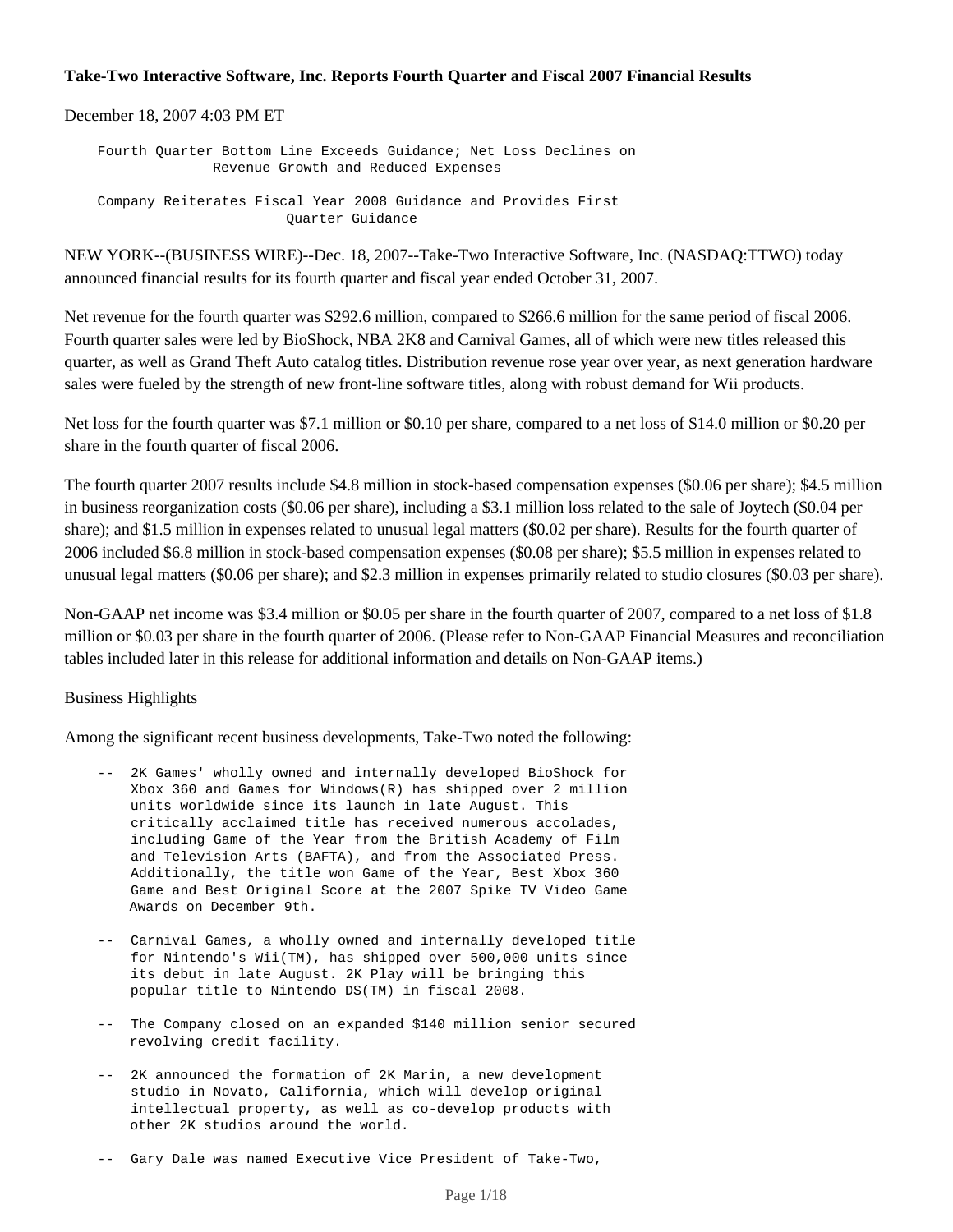responsible for business development and optimizing sales and distribution activities. He had previously served as Chief Operating Officer of Rockstar Games.

Strauss Zelnick, Chairman of Take-Two, stated, "Fiscal 2007 was a year of progress for Take-Two, capped by betterthan-expected bottom line financial performance in the fourth quarter. The Company has benefited from initiatives to streamline operations and improve our cost structure, while continuing to expand our portfolio of powerful video game franchises. As a result of this progress, Take-Two today is sharply focused on its core publishing business and is operating more productively and efficiently, while continuing to foster the extraordinary creative talent of our development teams. We are fully committed to building on this solid foundation to produce great entertainment and to enhance shareholder value."

Ben Feder, Chief Executive Officer of Take-Two, added, "Take-Two enters fiscal 2008 with the strongest, most diverse product lineup in our history - much of it internally developed and owned IP - which positions us well for the continued growth of the interactive entertainment market. We are building on our existing franchises while creating new hits such as the award-winning BioShock and Carnival Games. Our releases for the coming year include six titles that have sold over one million units in earlier versions, ranging from Grand Theft Auto IV, shipping in the second quarter of fiscal 2008, to Midnight Club: Los Angeles, Bully: Scholarship Edition, Sid Meier's Civilization: Revolution, Major League Baseball 2K8 and NBA 2K9. We'll also release several new brands, including Borderlands and Don King Presents: Prizefighter, as well as Nick Jr. titles based on our partnership with Nickelodeon."

## Fiscal Year 2007 Results

Net revenues were \$981.8 million for the fiscal year ended October 31, 2007, compared to \$1.038 billion in fiscal 2006. Net loss for fiscal 2007 was \$138.4 million or \$1.93 per share, compared to \$184.9 million or \$2.60 per share in fiscal 2006.

Fiscal 2007 results include \$17.3 million in stock-based compensation expenses (\$0.24 per share); \$23.6 million in business reorganization costs (\$0.32 per share), which included a \$3.1 million loss related to the sale of Joytech (\$0.04 per share); and \$16.7 million in expenses related to unusual legal matters (\$0.23 per share). Results for fiscal 2006 included \$21.9 million in stock-based compensation expenses (\$0.19 per share); \$32.2 million in expenses primarily related to studio closures (\$0.34 per share); and \$6.9 million in expenses related to unusual legal matters (\$0.06 per share). Fiscal 2006 results also reflected a non-cash charge of \$59.5 million (\$0.84 per share) to record a valuation allowance on deferred tax assets.

Non-GAAP net loss was \$81.0 million or \$1.13 per share in fiscal 2007, versus \$84.0 million or \$1.18 per share in the comparable period of 2006. (Please refer to Non-GAAP Financial Measures and reconciliation tables included later in this release for additional information and details on Non-GAAP items.)

## Financial Guidance

The Company is providing guidance for the first quarter ending January 31, 2008 and reiterating its guidance for the fiscal year ending October 31, 2008 as follows:

|                                   | Revenue*             | $Non-GMAP EPS (a)$     |
|-----------------------------------|----------------------|------------------------|
| First quarter ending<br>1/31/2008 | $$175$ to $$225$     | $$(0.50)$ to $$(0.60)$ |
| Fiscal year ending<br>10/31/2008  | $$1,100$ to $$1,400$ | $$1.30$ to $$1.50$ (b) |

\* Dollars in millions

(a) The Company's non-GAAP EPS estimates for the first quarter ending January 31, 2008 and fiscal year ending October 31, 2008 exclude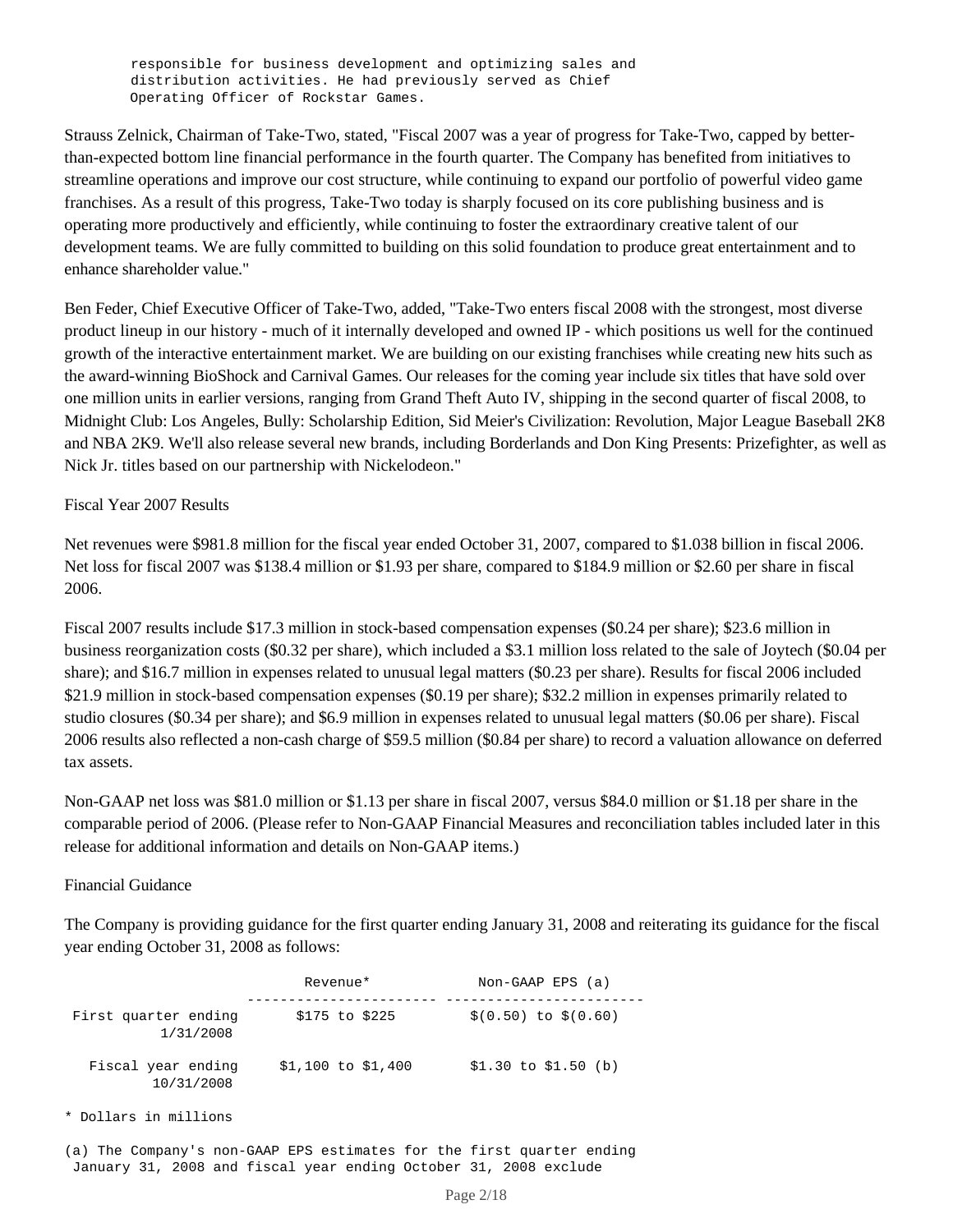approximately \$0.07 and \$0.45 per share, respectively, of stock-based compensation expenses; and approximately \$0.02 and \$0.05 per share, respectively, of business reorganization charges and expenses related to unusual legal matters. The Company's stock-based compensation expense for the first quarter and fiscal 2008 reflects the cost of approximately two million stock options that are subject to variable accounting. Actual expense to be recorded in connection with these options is dependent upon several factors, including future changes in the Company's stock price.

(b) 2008 fiscal year EPS estimates reflect tax expense on international operations only.

Key assumptions and dependencies underlying the Company's guidance include continued consumer acceptance of the Xbox 360(R) video game and entertainment system from Microsoft, PLAYSTATION(R)3 computer entertainment system and Wii(TM) home video game system from Nintendo; the ability to develop and publish products that capture market share for these next generation systems while continuing to leverage opportunities on legacy platforms; as well as the timely delivery of the titles detailed in this release.

Product Pipeline

The following titles shipped during the first quarter of 2008:

Title Platform Platform ----------------------------------------------------------------------College Hoops 2K8 Xbox 360, PS3, PS2 Dora the Explorer: Dora Saves the Mermaids(TM) DS Go, Diego, Go!: Safari Rescue(TM) DS Deal or No Deal: Secret Vault Games PC Grand Theft Auto: Vice City Stories (Japan) PS2, PSP Take-Two's lineup announced to date for the remainder of fiscal 2008 includes the following titles: Title Platform ---------------------------------------------------------------------- Xbox 360, PS3, Games for Borderlands(TM) Windows(R) Bully: Scholarship Edition Carnival Games DS Don King Presents: Prizefighter Xbox 360, Wii, DS Dora the Explorer: Dora Saves the Mermaids(TM) PS2 Go, Diego, Go!: Safari Rescue(TM) Wii, PS2 Grand Theft Auto IV Xbox 360, PS3 Grand Theft Auto IV episodic content Xbox 360 Major League Baseball(R) 2K8 Multiple platforms Major League Baseball(R) 2K8<br>Major League Baseball(R) 2K8 Multiple plat:<br>Midnight Club: Los Angeles Xbox 360, PS3 NBA(R) 2K9 Multiple platforms NHL(R) 2K9 Multiple platforms Sid Meier's Civilization(R) Revolution(TM) Xbox 360, PS3, DS Top Spin 3 Xbox 360, PS3, Wii

Conference Call

Take-Two will host a conference call today at 4:30 p.m. Eastern Time to review these results and discuss other topics. The call can be accessed by dialing (877) 407-0984 or (201) 689-8577. A live listen-only webcast of the call will be available by visiting http://ir.take2games.com and a replay will be available following the call at the same location.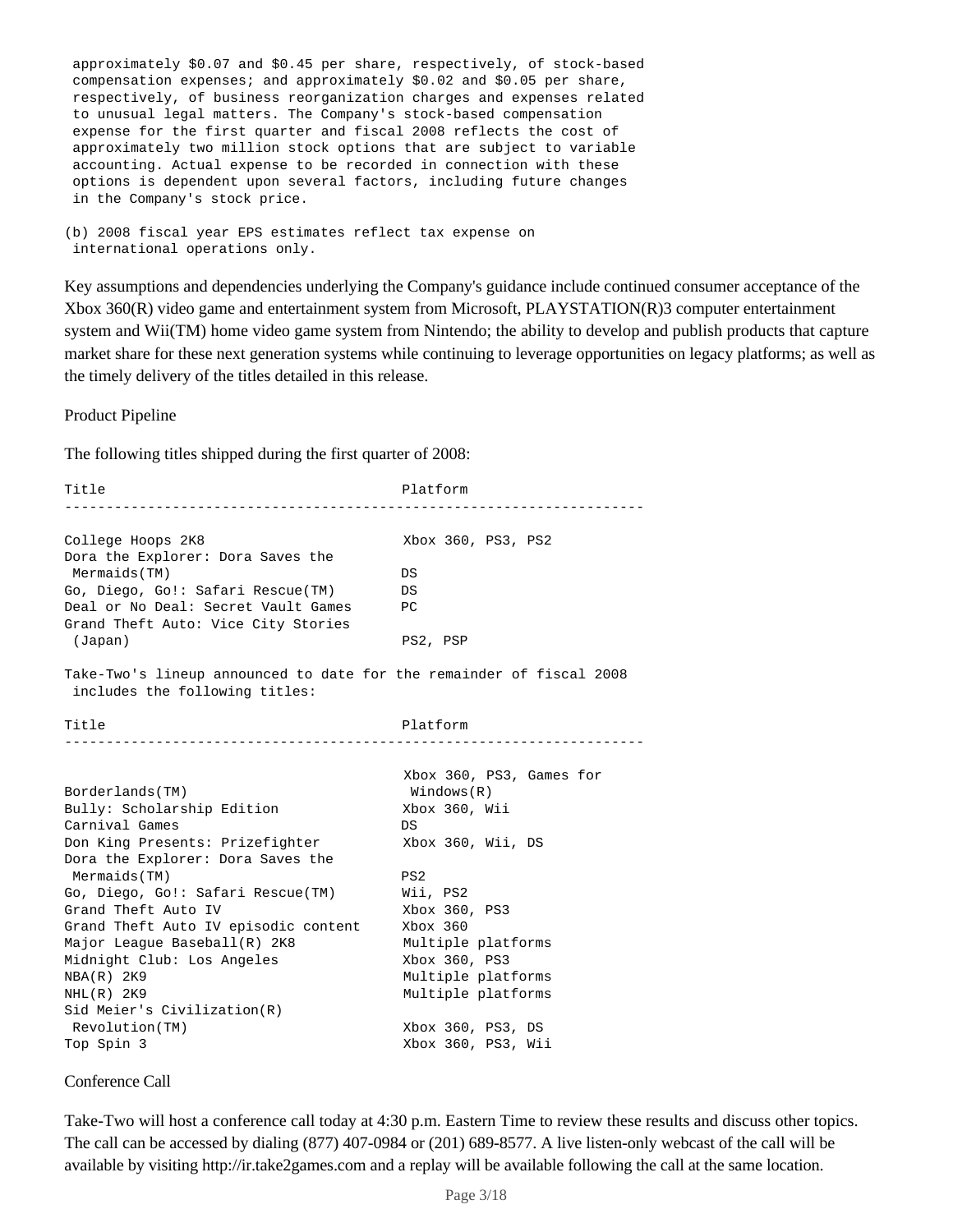## Non-GAAP Financial Measures

In addition to reporting financial results in accordance with U.S. generally accepted accounting principles (GAAP), the Company also uses non-GAAP measures of financial performance that exclude certain non-recurring or non-cash items. Non-GAAP gross profit, operating income (loss), net income (loss) and basic and diluted earnings (loss) per share are measures that exclude certain non-recurring or non-cash items and should be considered in addition to results prepared in accordance with GAAP, and are not intended to be considered in isolation from, as a substitute for, or superior to, GAAP results. These non-GAAP financial measures may be different from similarly titled measures used by other companies.

The non-GAAP measures exclude the following items from the Company's statements of operations:

- -- Business reorganization, restructuring and related expenses, including losses on sale of subsidiaries
- -- Stock-based compensation
- -- Professional fees and expenses associated with the Company's stock options investigation and certain other unusual regulatory and legal matters
- -- Non-cash charges related to asset write-offs
- -- Severance, relocation and other expenses outside of the Company's planned business reorganization initiatives, primarily related to certain studio closures in the 2006 periods
- -- Charge recorded to income tax expense for a valuation allowance, reflecting the uncertain utilization of deferred tax assets
- -- Income tax effects of the items listed above

In addition, the Company may consider whether other significant non-recurring items that arise in the future should also be excluded from the non-GAAP financial measures it uses.

The Company believes that these non-GAAP financial measures, when taken into consideration with the corresponding GAAP financial measures, are important in gaining an understanding of the Company's ongoing business. These non-GAAP financial measures also provide for comparative results from period to period. In addition, the Company believes it is appropriate to exclude certain items as follows:

Business reorganization, restructuring and related expenses

In March 2007, the Company's stockholders elected a new slate of members to Take-Two's Board of Directors, who immediately removed the Company's former President and Chief Executive Officer. Subsequently, the Company's former Chief Financial Officer resigned. As a result of these actions and the implementation of a business reorganization plan, the Company incurred significant costs in the three months and year ended October 31, 2007 to reduce headcount, relocate employees and consolidate sales and operational functions. In addition, certain intellectual property was impaired and written off as a component of cost of good sold in the year ended October 31, 2007, based on a determination made by the newly appointed management team.

In September 2007, the Company sold substantially all of the net assets, primarily inventory and accounts receivable, of its wholly owned Joytech video game accessories subsidiary for approximately \$3.6 million in cash. The disposition of Joytech did not involve a significant amount of assets or materially impact the comparability of the Company's operating results. The Company recorded a loss of \$3.1 million related to the sale of Joytech.

The Company expects that additional business reorganization, restructuring and related costs will be recorded in the 2008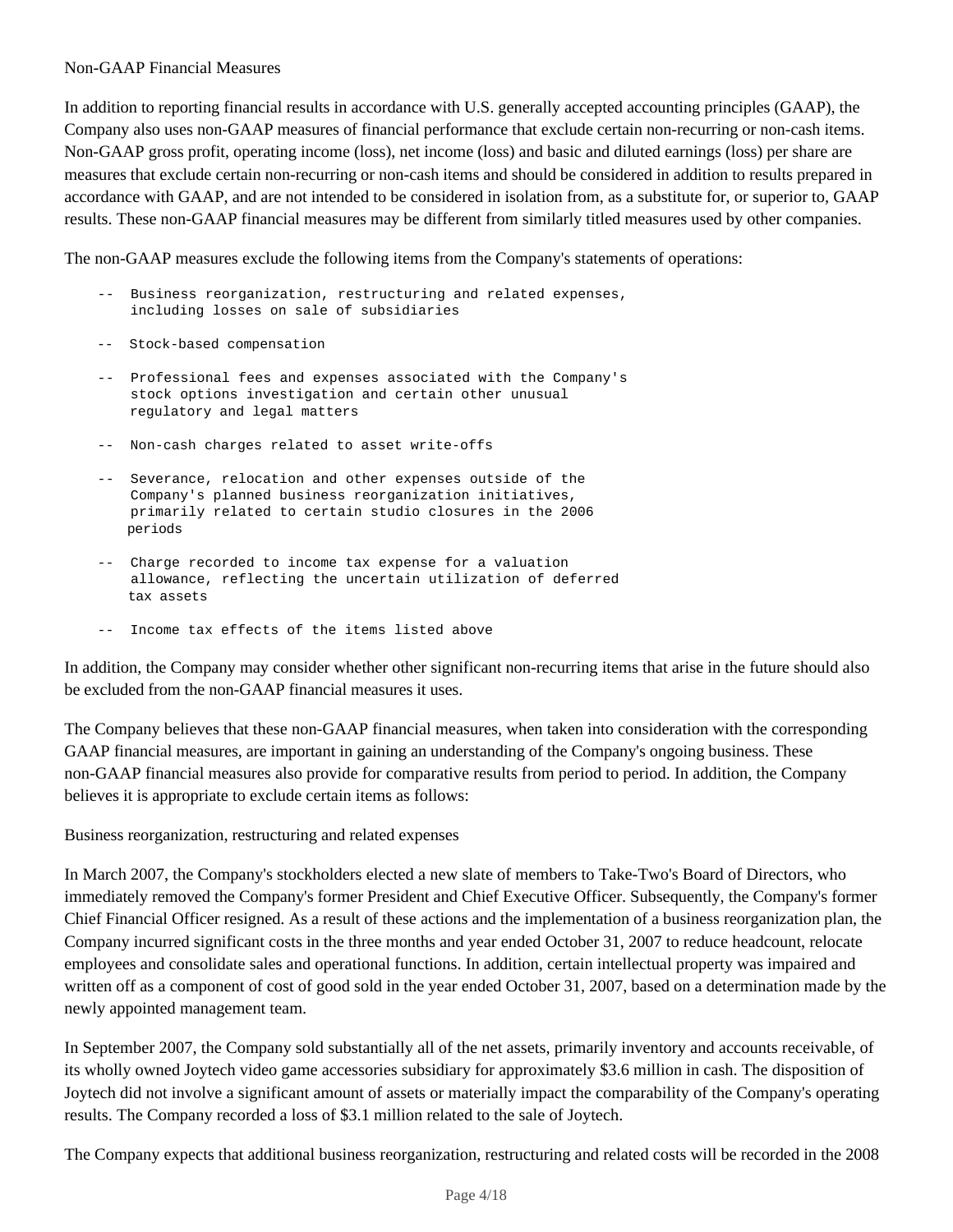fiscal year. Such costs are expected to relate to severance, asset write-offs and associated professional fees. The Company does not engage in reorganization activities on a regular basis and therefore believes it is appropriate to exclude business reorganization expenses from its non-GAAP financial measures.

# Stock-based compensation

The Company does not consider stock-based compensation charges when evaluating business performance and management does not contemplate stock-based compensation expense in their short and long-term operating plans. Furthermore, executive and management incentive compensation plans are generally based on measures that exclude the impact of stock-based compensation. The Company places greater emphasis on shareholder dilution than accounting charges when assessing the impact of stock-based equity awards.

Professional fees and expenses associated with the Company's stock options investigation and certain other unusual regulatory and legal matters

The Company incurred significant legal and other professional fees associated with both the investigation of stock option grants and the Company's responses to the New York County District Attorney's subpoenas. One of management's primary objectives is to bring conclusion to its regulatory matters. The Company continues to incur substantial expenses for professional fees and has accrued for legal settlements that are outside its ordinary course of business. As a result, the Company has excluded such expenses from its non-GAAP financial measures.

Non-cash charges related to asset write-offs

In 2006, impairment charges were recorded in connection with studio closings to write-off software development costs related to several titles in development. The impairment charges were based on an assessment of the future recoverability of capitalized software balances related to these titles and the determination that these titles were unlikely to recover capitalized costs given a change in sales expectations as a result of weaker market conditions, the closure and anticipated closure of development studios, uncertainty involved in the console transition and historical performance of the titles. This charge was recorded as a component of cost of goods sold.

In addition, impairment charges were incurred related to the write-off of certain trademarks, acquired intangibles, goodwill and other assets based on management's assessment of the future value of these assets, including future business prospects and estimated cash flows to be derived from them. These charges were recorded in depreciation and amortization expense and impairment of long lived assets.

The Company believes these charges were each based on a unique set of business objectives and circumstances, and therefore believes it is appropriate to exclude these non-cash charges related to asset write-offs from its non-GAAP financial measures.

## Severance, relocation and other

In connection with certain studio closures in 2006, the Company incurred severance and other costs. The Company also relocated its European headquarters to Geneva. The Company does not regularly close development studios and does not plan to move its European headquarters, and therefore believes it is appropriate to exclude these expenses from its non-GAAP financial measures. These costs were recorded in research and development and general and administrative expenses.

## Charge for tax valuation allowance

In July 2006, the Company recorded income tax expense for a valuation allowance, to reflect the uncertain utilization of deferred tax assets relating to net operating losses carried forward from prior periods and deductible temporary differences. This charge represents the income tax impact of the Company's aggregate net operating losses and temporary differences existing at the beginning of the period.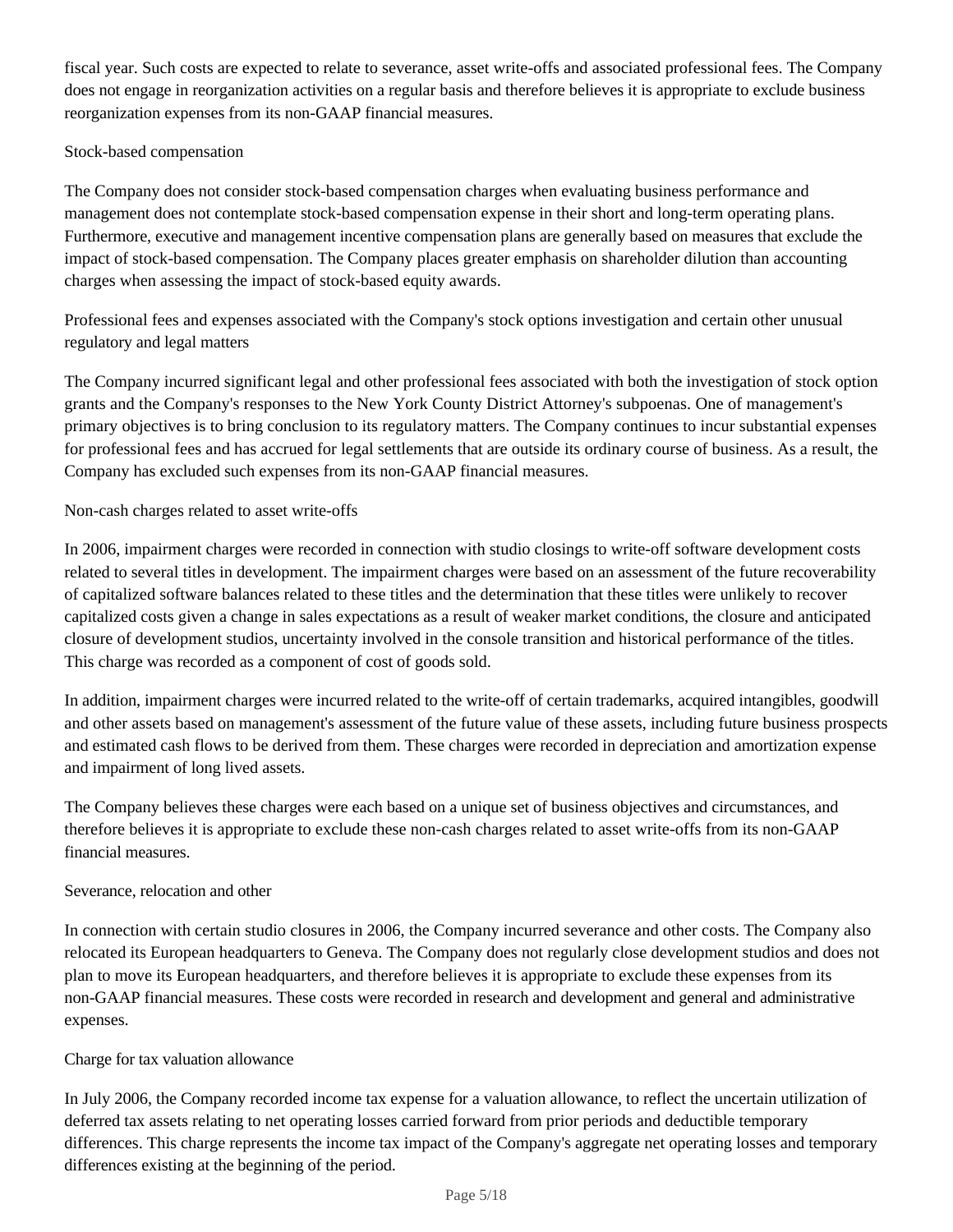# EBITDA and Adjusted EBITDA

Earnings (loss) before interest, taxes, depreciation and amortization ("EBITDA") is a financial measure not calculated and presented in accordance with accounting principles generally accepted in the United States. Management uses EBITDA adjusted for business reorganization and related expenses ("Adjusted EBITDA"), among other measures, in evaluating the performance of the Company's business units. Adjusted EBITDA is also a significant component of the Company's incentive compensation plans. Adjusted EBITDA should not be considered in isolation or as a substitute for net income/(loss) prepared in accordance with GAAP.

#### About Take-Two Interactive Software

Headquartered in New York City, Take-Two Interactive Software, Inc. is a global developer, marketer, distributor and publisher of interactive entertainment software games for the PC, PLAYSTATION(R)3 and PlayStation(R)2 computer entertainment systems, PSP(R) (PlayStation(R)Portable) system, Xbox 360(R) and Xbox(R) video game and entertainment systems from Microsoft, Wii(TM), Nintendo GameCube(TM), Nintendo DS(TM) and Game Boy(R) Advance. The Company publishes and develops products through its wholly owned labels Rockstar Games, 2K Games, 2K Sports and 2K Play; and distributes software, hardware and accessories in North America through its Jack of All Games subsidiary. Take-Two's common stock is publicly traded on NASDAQ under the symbol TTWO. For more corporate and product information please visit our website at www.take2games.com.

All trademarks and copyrights contained herein are the property of their respective holders.

Microsoft, Xbox, Xbox 360, Xbox LIVE, and the Xbox logos are trademarks of the Microsoft group of companies.

"PlayStation", "PLAYSTATION", "PSP" and the "PS" Family logo are registered trademarks of Sony Computer Entertainment Inc. Memory Stick Duo(TM) may be required (sold separately).

(TM), (R), Game Boy Advance, Nintendo GameCube, Nintendo DS and the Wii logo are trademarks of Nintendo. (C) 2006 Nintendo.

Safe Harbor Statement under the Private Securities Litigation Reform Act of 1995: This press release contains forwardlooking statements made in reliance upon the safe harbor provisions of Section 27A of the Securities Act of 1933, as amended, and Section 21E of the Securities Exchange Act of 1934, as amended. The statements contained herein which are not historical facts are considered forward-looking statements under federal securities laws. Such forward-looking statements are based on the beliefs of our management as well as assumptions made by and information currently available to them. The Company has no obligation to update such forward-looking statements. Actual results may vary significantly from these forward-looking statements based on a variety of factors. These risks and uncertainties include the matters relating to the Special Committee's investigation of the Company's stock option grants and the restatement of our consolidated financial statements. The investigation and conclusions of the Special Committee may result in claims and proceedings relating to such matters, including previously disclosed shareholder and derivative litigation and actions by the Securities and Exchange Commission and/or other governmental agencies and negative tax or other implications for the Company resulting from any accounting adjustments or other factors. Other important factors are described in the Company's Annual Report on Form 10-K for the fiscal year ended October 31, 2006, and in the Company's Form 10-Q for the third quarter ended July 31, 2007 in the section entitled "Risk Factors."

 TAKE-TWO INTERACTIVE SOFTWARE, INC. and SUBSIDIARIES CONSOLIDATED STATEMENT OF OPERATIONS (in thousands, except per share amounts) Three months ended For the Years Ended October 31, October 31, ------------------- ----------------------2007 2006 2007 2006

--------- --------- ---------- -----------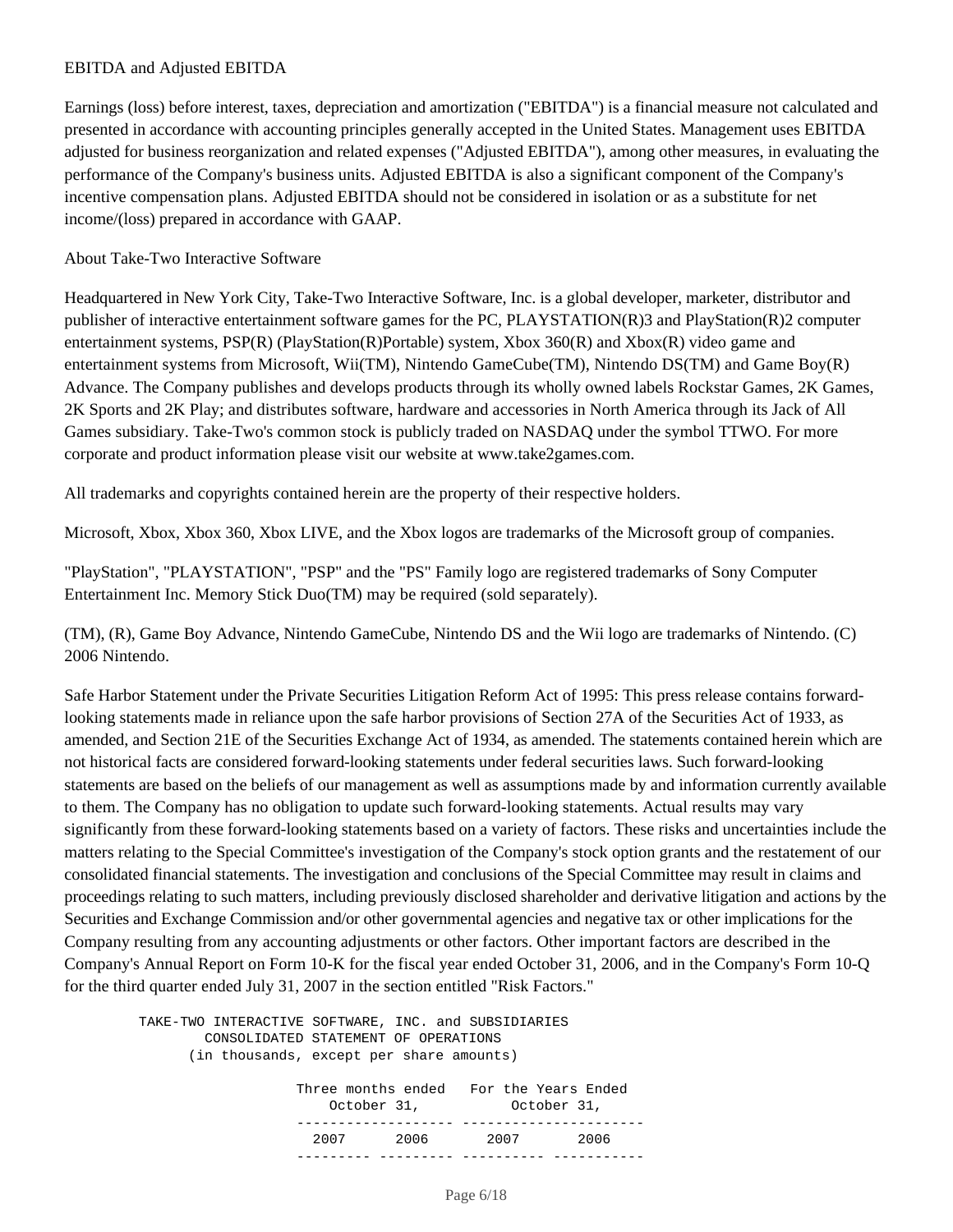| Cost of goods sold:<br>Product costs<br>133,808<br>131,723<br>511,088<br>Software development costs<br>and royalties<br>42,695<br>34,165<br>136,485<br>Internal royalties<br>11,002<br>9,857<br>28,892<br>Licenses<br>15,443<br>9,012<br>58,569<br>Total cost of goods sold<br>202,948<br>735,034<br>184,757<br>825,476<br>Gross profit<br>89,652<br>81,799<br>246,757<br>Selling and marketing<br>32,246<br>37,827<br>130,652<br>139,250<br>General and administrative<br>37,597<br>154,015<br>35,000<br>148,788<br>Research and development<br>11,159<br>48,455<br>13,046<br>Business reorganization and<br>related<br>17,467<br>1,405<br>Impairment of goodwill and<br>long-lived assets<br>830<br>Depreciation and<br>6,706 6,763 27,449<br>amortization<br>Total operating expenses<br>86,516 96,063 372,811 399,530<br>Income (loss) from<br>operations<br>3,136 (14,264) (126,054)<br>(187, 166)<br>Loss on sale and<br>deconsolidation (1)<br>(4, 469)<br>(4, 469)<br>$\mathcal{L}_{\text{max}}$ , and $\mathcal{L}_{\text{max}}$<br>Interest and other, net<br>(324)<br>1,228<br>2,308<br>Loss before income taxes<br>$(1,657)$ $(13,036)$ $(128,215)$ $(184,482)$<br>Provision for income taxes<br>5,406<br>979<br>10,191 | Net revenue | \$292,600 | $$266,556 \$981,791 \$1,037,840$ |             |
|-------------------------------------------------------------------------------------------------------------------------------------------------------------------------------------------------------------------------------------------------------------------------------------------------------------------------------------------------------------------------------------------------------------------------------------------------------------------------------------------------------------------------------------------------------------------------------------------------------------------------------------------------------------------------------------------------------------------------------------------------------------------------------------------------------------------------------------------------------------------------------------------------------------------------------------------------------------------------------------------------------------------------------------------------------------------------------------------------------------------------------------------------------------------------------------------------------------------------------------|-------------|-----------|----------------------------------|-------------|
|                                                                                                                                                                                                                                                                                                                                                                                                                                                                                                                                                                                                                                                                                                                                                                                                                                                                                                                                                                                                                                                                                                                                                                                                                                     |             |           |                                  |             |
|                                                                                                                                                                                                                                                                                                                                                                                                                                                                                                                                                                                                                                                                                                                                                                                                                                                                                                                                                                                                                                                                                                                                                                                                                                     |             |           |                                  |             |
|                                                                                                                                                                                                                                                                                                                                                                                                                                                                                                                                                                                                                                                                                                                                                                                                                                                                                                                                                                                                                                                                                                                                                                                                                                     |             |           |                                  | 538,761     |
|                                                                                                                                                                                                                                                                                                                                                                                                                                                                                                                                                                                                                                                                                                                                                                                                                                                                                                                                                                                                                                                                                                                                                                                                                                     |             |           |                                  | 193,539     |
|                                                                                                                                                                                                                                                                                                                                                                                                                                                                                                                                                                                                                                                                                                                                                                                                                                                                                                                                                                                                                                                                                                                                                                                                                                     |             |           |                                  | 40,413      |
|                                                                                                                                                                                                                                                                                                                                                                                                                                                                                                                                                                                                                                                                                                                                                                                                                                                                                                                                                                                                                                                                                                                                                                                                                                     |             |           |                                  | 52,763      |
|                                                                                                                                                                                                                                                                                                                                                                                                                                                                                                                                                                                                                                                                                                                                                                                                                                                                                                                                                                                                                                                                                                                                                                                                                                     |             |           |                                  |             |
|                                                                                                                                                                                                                                                                                                                                                                                                                                                                                                                                                                                                                                                                                                                                                                                                                                                                                                                                                                                                                                                                                                                                                                                                                                     |             |           |                                  |             |
|                                                                                                                                                                                                                                                                                                                                                                                                                                                                                                                                                                                                                                                                                                                                                                                                                                                                                                                                                                                                                                                                                                                                                                                                                                     |             |           |                                  | 212,364     |
|                                                                                                                                                                                                                                                                                                                                                                                                                                                                                                                                                                                                                                                                                                                                                                                                                                                                                                                                                                                                                                                                                                                                                                                                                                     |             |           |                                  |             |
|                                                                                                                                                                                                                                                                                                                                                                                                                                                                                                                                                                                                                                                                                                                                                                                                                                                                                                                                                                                                                                                                                                                                                                                                                                     |             |           |                                  |             |
|                                                                                                                                                                                                                                                                                                                                                                                                                                                                                                                                                                                                                                                                                                                                                                                                                                                                                                                                                                                                                                                                                                                                                                                                                                     |             |           |                                  | 64,258      |
|                                                                                                                                                                                                                                                                                                                                                                                                                                                                                                                                                                                                                                                                                                                                                                                                                                                                                                                                                                                                                                                                                                                                                                                                                                     |             |           |                                  |             |
|                                                                                                                                                                                                                                                                                                                                                                                                                                                                                                                                                                                                                                                                                                                                                                                                                                                                                                                                                                                                                                                                                                                                                                                                                                     |             |           |                                  |             |
|                                                                                                                                                                                                                                                                                                                                                                                                                                                                                                                                                                                                                                                                                                                                                                                                                                                                                                                                                                                                                                                                                                                                                                                                                                     |             |           |                                  | 15,608      |
|                                                                                                                                                                                                                                                                                                                                                                                                                                                                                                                                                                                                                                                                                                                                                                                                                                                                                                                                                                                                                                                                                                                                                                                                                                     |             |           |                                  | 26,399      |
|                                                                                                                                                                                                                                                                                                                                                                                                                                                                                                                                                                                                                                                                                                                                                                                                                                                                                                                                                                                                                                                                                                                                                                                                                                     |             |           |                                  |             |
|                                                                                                                                                                                                                                                                                                                                                                                                                                                                                                                                                                                                                                                                                                                                                                                                                                                                                                                                                                                                                                                                                                                                                                                                                                     |             |           |                                  |             |
|                                                                                                                                                                                                                                                                                                                                                                                                                                                                                                                                                                                                                                                                                                                                                                                                                                                                                                                                                                                                                                                                                                                                                                                                                                     |             |           |                                  |             |
|                                                                                                                                                                                                                                                                                                                                                                                                                                                                                                                                                                                                                                                                                                                                                                                                                                                                                                                                                                                                                                                                                                                                                                                                                                     |             |           |                                  |             |
|                                                                                                                                                                                                                                                                                                                                                                                                                                                                                                                                                                                                                                                                                                                                                                                                                                                                                                                                                                                                                                                                                                                                                                                                                                     |             |           |                                  |             |
|                                                                                                                                                                                                                                                                                                                                                                                                                                                                                                                                                                                                                                                                                                                                                                                                                                                                                                                                                                                                                                                                                                                                                                                                                                     |             |           |                                  | 2,684       |
|                                                                                                                                                                                                                                                                                                                                                                                                                                                                                                                                                                                                                                                                                                                                                                                                                                                                                                                                                                                                                                                                                                                                                                                                                                     |             |           |                                  |             |
|                                                                                                                                                                                                                                                                                                                                                                                                                                                                                                                                                                                                                                                                                                                                                                                                                                                                                                                                                                                                                                                                                                                                                                                                                                     |             |           |                                  | 407         |
| $$(7,063)$ $$(14,015)$ $$(138,406)$ $$(184,889)$<br>Net loss                                                                                                                                                                                                                                                                                                                                                                                                                                                                                                                                                                                                                                                                                                                                                                                                                                                                                                                                                                                                                                                                                                                                                                        |             |           |                                  |             |
| ===============                                                                                                                                                                                                                                                                                                                                                                                                                                                                                                                                                                                                                                                                                                                                                                                                                                                                                                                                                                                                                                                                                                                                                                                                                     |             |           |                                  | =========== |
| Basic and diluted loss per                                                                                                                                                                                                                                                                                                                                                                                                                                                                                                                                                                                                                                                                                                                                                                                                                                                                                                                                                                                                                                                                                                                                                                                                          |             |           |                                  |             |
| $\frac{1}{2}$ (0.10) $\frac{1}{2}$ (0.20) $\frac{1}{2}$ (1.93) $\frac{1}{2}$ (2.60)<br>share                                                                                                                                                                                                                                                                                                                                                                                                                                                                                                                                                                                                                                                                                                                                                                                                                                                                                                                                                                                                                                                                                                                                        |             |           |                                  |             |
|                                                                                                                                                                                                                                                                                                                                                                                                                                                                                                                                                                                                                                                                                                                                                                                                                                                                                                                                                                                                                                                                                                                                                                                                                                     |             |           |                                  |             |
| Basic and diluted weighted                                                                                                                                                                                                                                                                                                                                                                                                                                                                                                                                                                                                                                                                                                                                                                                                                                                                                                                                                                                                                                                                                                                                                                                                          |             |           |                                  |             |
| average shares outstanding 72,321 71,199 71,860 71,012                                                                                                                                                                                                                                                                                                                                                                                                                                                                                                                                                                                                                                                                                                                                                                                                                                                                                                                                                                                                                                                                                                                                                                              |             |           |                                  |             |
|                                                                                                                                                                                                                                                                                                                                                                                                                                                                                                                                                                                                                                                                                                                                                                                                                                                                                                                                                                                                                                                                                                                                                                                                                                     |             |           |                                  |             |
| Three months ended For the Years Ended                                                                                                                                                                                                                                                                                                                                                                                                                                                                                                                                                                                                                                                                                                                                                                                                                                                                                                                                                                                                                                                                                                                                                                                              |             |           |                                  |             |
| October 31, October 31,                                                                                                                                                                                                                                                                                                                                                                                                                                                                                                                                                                                                                                                                                                                                                                                                                                                                                                                                                                                                                                                                                                                                                                                                             |             |           |                                  |             |
| 2007 2006 2007<br>OTHER INFORMATION<br>2006                                                                                                                                                                                                                                                                                                                                                                                                                                                                                                                                                                                                                                                                                                                                                                                                                                                                                                                                                                                                                                                                                                                                                                                         |             |           |                                  |             |
| .___ _________ __________________                                                                                                                                                                                                                                                                                                                                                                                                                                                                                                                                                                                                                                                                                                                                                                                                                                                                                                                                                                                                                                                                                                                                                                                                   |             |           |                                  |             |
|                                                                                                                                                                                                                                                                                                                                                                                                                                                                                                                                                                                                                                                                                                                                                                                                                                                                                                                                                                                                                                                                                                                                                                                                                                     |             |           |                                  |             |
| Total revenue mix                                                                                                                                                                                                                                                                                                                                                                                                                                                                                                                                                                                                                                                                                                                                                                                                                                                                                                                                                                                                                                                                                                                                                                                                                   |             |           |                                  |             |
| Publishing<br>75%<br>76%<br>70%                                                                                                                                                                                                                                                                                                                                                                                                                                                                                                                                                                                                                                                                                                                                                                                                                                                                                                                                                                                                                                                                                                                                                                                                     |             |           |                                  | 73%         |
| Distribution<br>24%<br>30%<br>25%                                                                                                                                                                                                                                                                                                                                                                                                                                                                                                                                                                                                                                                                                                                                                                                                                                                                                                                                                                                                                                                                                                                                                                                                   |             |           |                                  | $27$ %      |
| Geographic revenue mix                                                                                                                                                                                                                                                                                                                                                                                                                                                                                                                                                                                                                                                                                                                                                                                                                                                                                                                                                                                                                                                                                                                                                                                                              |             |           |                                  |             |
| North America<br>74%<br>66%<br>75%                                                                                                                                                                                                                                                                                                                                                                                                                                                                                                                                                                                                                                                                                                                                                                                                                                                                                                                                                                                                                                                                                                                                                                                                  |             |           |                                  | 69%         |
| International<br>34%<br>25%<br>26%                                                                                                                                                                                                                                                                                                                                                                                                                                                                                                                                                                                                                                                                                                                                                                                                                                                                                                                                                                                                                                                                                                                                                                                                  |             |           |                                  | 31%         |
| Publishing platform revenue                                                                                                                                                                                                                                                                                                                                                                                                                                                                                                                                                                                                                                                                                                                                                                                                                                                                                                                                                                                                                                                                                                                                                                                                         |             |           |                                  |             |
| mix<br>Microsoft Xbox 360<br>$17$ %<br>44%<br>30%                                                                                                                                                                                                                                                                                                                                                                                                                                                                                                                                                                                                                                                                                                                                                                                                                                                                                                                                                                                                                                                                                                                                                                                   |             |           |                                  | 23%         |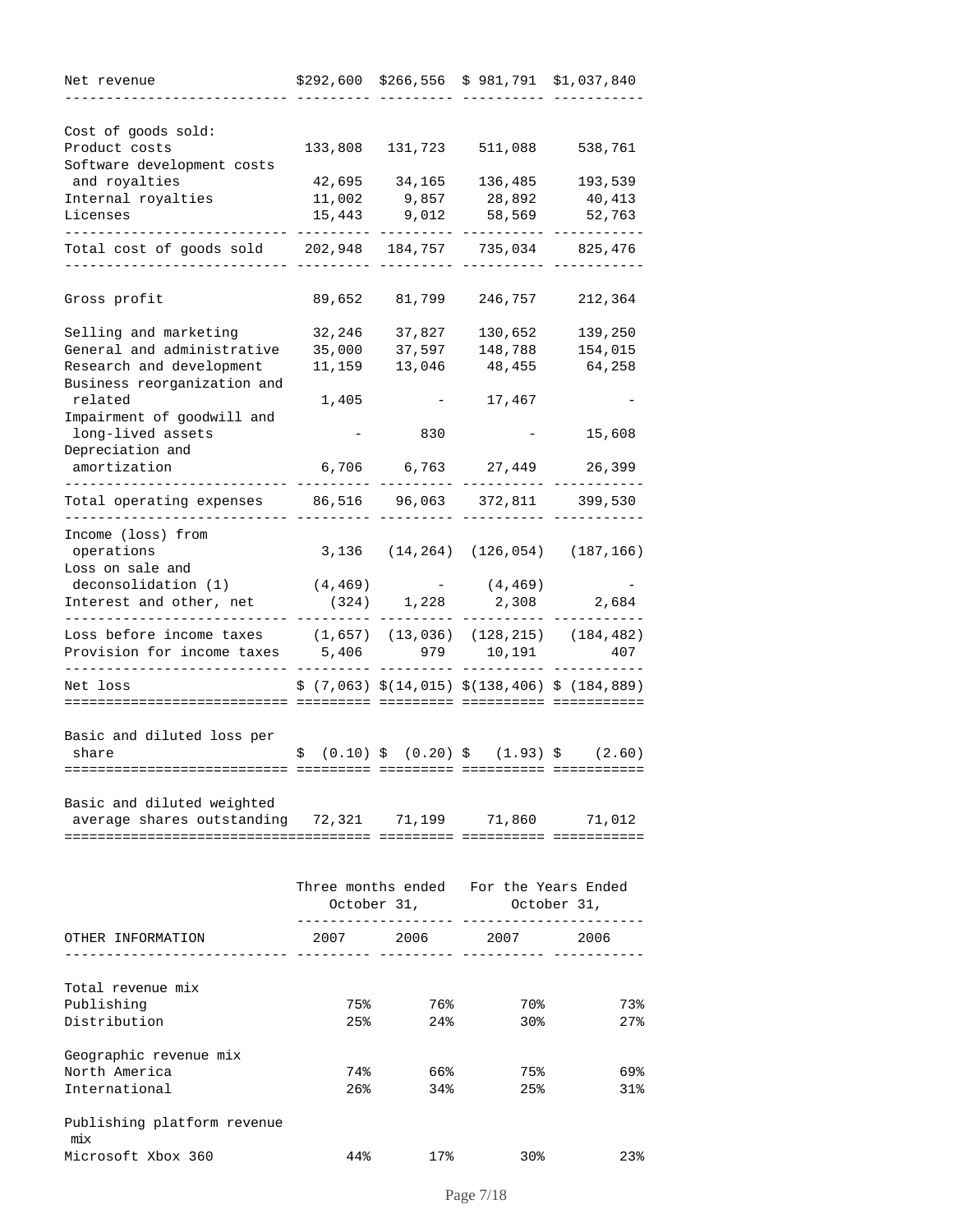| PC                    | 19%             | 13 <sub>8</sub> | 14%             | 17.8           |
|-----------------------|-----------------|-----------------|-----------------|----------------|
| Sony PlayStation 2    | 14%             | 32%             | 26%             | 30%            |
| Nintendo Wii          | 11 <sup>8</sup> | 0 <sub>8</sub>  | 5 <sup>°</sup>  | 0 <sub>8</sub> |
| Sony PLAYSTATION 3    | 5 <sup>8</sup>  | 0 <sub>8</sub>  | 10 <sub>8</sub> | 0 <sub>8</sub> |
| Sony PSP              | 4%              | 29 <sub>8</sub> | 10 <sub>8</sub> | 18%            |
| Accessories and other | $2\,$           | 3%              | 2 <sub>8</sub>  | 4%             |
| Nintendo Handhelds    | $1\%$           | $1\%$           | $1\%$           | 2 <sup>8</sup> |
| Microsoft Xbox        | 0%              | 5 <sup>8</sup>  | $2\,$           | 6%             |

(1) Reflects \$3,080 loss on the sale of Joytech, a video game accessories company; and \$1,389 loss on the deconsolidation of Blue Castle Games, Inc., which previously was accounted for as a wholly owned subsidiary in accordance with FIN 46(R).

#### TAKE-TWO INTERACTIVE SOFTWARE, INC. and SUBSIDIARIES CONSOLIDATED BALANCE SHEETS (in thousands, except per share amounts)

|                                                                                                                                     | October 31,     |                                     |
|-------------------------------------------------------------------------------------------------------------------------------------|-----------------|-------------------------------------|
|                                                                                                                                     | 2007            | 2006                                |
| ASSETS                                                                                                                              |                 | desesses sessess                    |
| Current assets:                                                                                                                     |                 |                                     |
| Cash and cash equivalents<br>Accounts receivable, net of allowances of \$63,324<br>and \$91,509 at October 31, 2007 and October 31, | \$77,757        | \$132,480                           |
| 2006, respectively                                                                                                                  | 104,937         | 143,199                             |
| Inventory                                                                                                                           | 99,331          | 95,520                              |
| Software development costs and licenses                                                                                             | 141,441         | 85,207                              |
| Prepaid taxes and taxes receivable                                                                                                  | 40,316          | 60,407                              |
| Prepaid expenses and other                                                                                                          | 34,741          | 28,060                              |
| Total current assets<br>------------------------------------                                                                        |                 | ------- --------<br>498,523 544,873 |
| Fixed assets, net                                                                                                                   | 44,986          | 47,496                              |
| Software development costs and licenses, net of                                                                                     |                 |                                     |
| current portion                                                                                                                     | 34,465          | 31,354                              |
| Goodwill                                                                                                                            |                 | 204,845 187,681                     |
| Other intangibles, net                                                                                                              | 31,264          | 43,248                              |
| Other assets                                                                                                                        | 17,060          | 14,154                              |
|                                                                                                                                     |                 | . _ _ _ _ _ _ _ _ _ _ _ _ _ _ _     |
| Total assets                                                                                                                        | \$831,143       | \$868,806                           |
|                                                                                                                                     |                 |                                     |
| LIABILITIES AND STOCKHOLDERS' EQUITY<br>Current liabilities:                                                                        |                 |                                     |
| Accounts payable                                                                                                                    | \$128,782       | \$123,947                           |
| Accrued expenses and other current liabilities                                                                                      | 146,835 128,282 |                                     |
| Deferred revenue                                                                                                                    | 36,544          | 11,317                              |
| Total current liabilities                                                                                                           |                 | 312, 161 263, 546<br>.              |
| Deferred revenue                                                                                                                    |                 | 25,000 50,000                       |
| Line of credit                                                                                                                      | 18,000          |                                     |
| Other long-term liabilities<br>----------------------------                                                                         |                 | 4,828 4,868                         |
| -------------------------<br>Total liabilities                                                                                      |                 | 359,989 318,414                     |
| Commitments and contingencies                                                                                                       |                 |                                     |
| Stockholders' equity:                                                                                                               |                 |                                     |
| Common stock, \$.01 par value, 100,000 shares<br>authorized; 74,273 and 72,745 shares issued and                                    | 743             | 727                                 |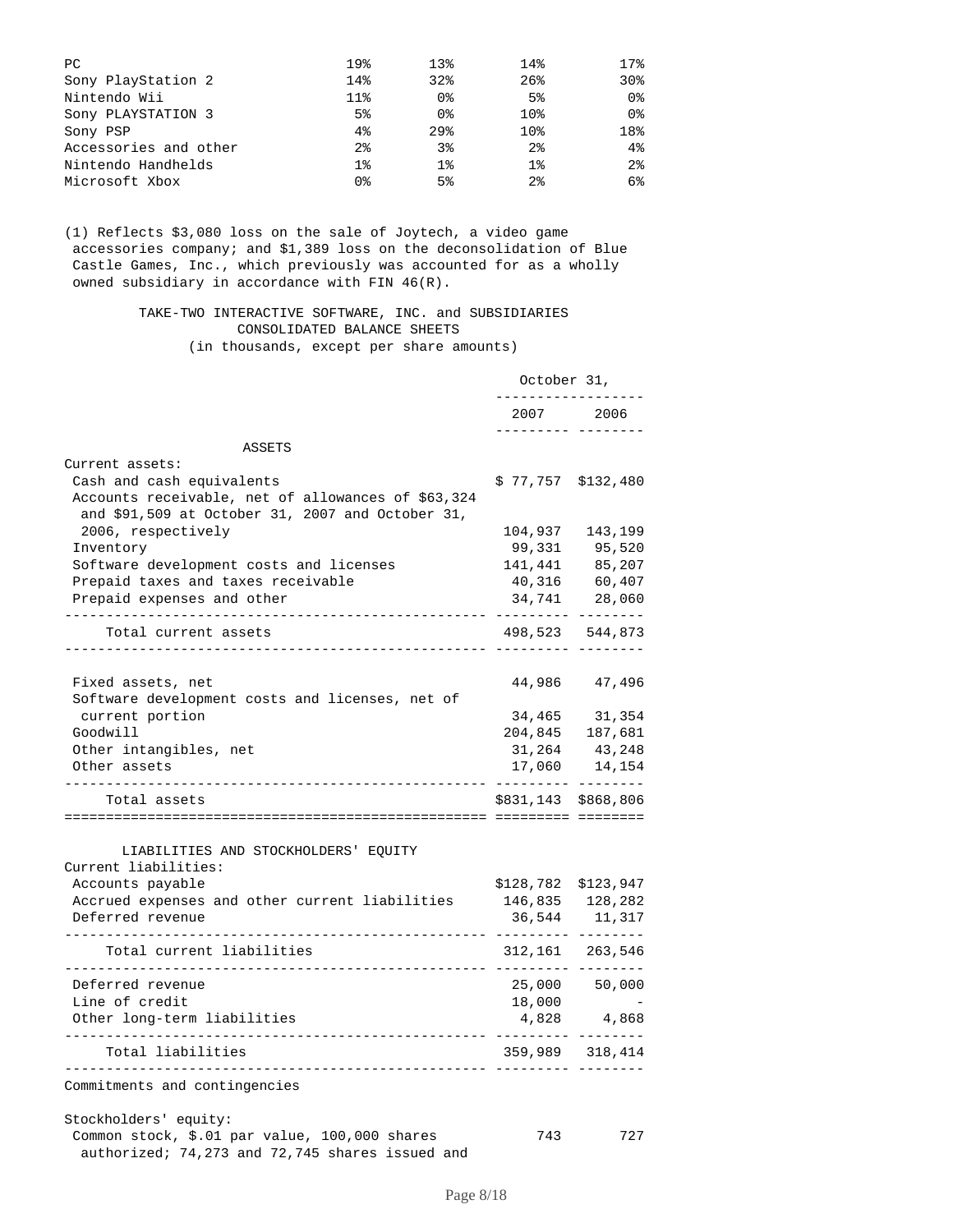| outstanding at October 31, 2007 and October 31,                                                                                         |                         |                                         |
|-----------------------------------------------------------------------------------------------------------------------------------------|-------------------------|-----------------------------------------|
| 2006, respectively<br>Additional paid-in capital                                                                                        |                         |                                         |
| Retained earnings (accumulated deficit)                                                                                                 |                         | 513, 297 482, 104<br>$(77, 747)$ 60,659 |
| Accumulated other comprehensive income                                                                                                  |                         | 34,861 6,902                            |
| Total stockholders' equity                                                                                                              |                         | 471,154 550,392                         |
|                                                                                                                                         |                         |                                         |
| Total liabilities and stockholders' equity 5831,143 \$868,806                                                                           | . <u>.</u> .            |                                         |
|                                                                                                                                         |                         |                                         |
| TAKE-TWO INTERACTIVE SOFTWARE, INC. and SUBSIDIARIES<br>CONSOLIDATED STATEMENTS OF CASH FLOWS<br>(in thousands)                         |                         |                                         |
|                                                                                                                                         | For the Years Ended     | October 31,                             |
|                                                                                                                                         | -------------           | 2007 2006                               |
| Operating activities:                                                                                                                   |                         |                                         |
| Net loss                                                                                                                                |                         | $$(138, 406)$ $$(184, 889)$             |
| Adjustments to reconcile net loss to net cash<br>provided by (used for) operating activities:<br>Amortization and write-off of software |                         |                                         |
| development costs and licenses                                                                                                          |                         | 109,891 147,832                         |
| Depreciation and amortization of long-lived<br>assets                                                                                   | 27,449                  | 26,399                                  |
| Impairment of goodwill and long-lived assets                                                                                            |                         | 15,608                                  |
| Amortization and write-off of intellectual                                                                                              |                         |                                         |
| property                                                                                                                                | 8,626                   | 10,500                                  |
| Stock-based compensation                                                                                                                | 17,329                  | 21,931                                  |
| Provision (benefit) for deferred income taxes                                                                                           | (1, 718)                | 17,360                                  |
| Foreign currency transaction gain and other<br>Loss on sale and deconsolidation                                                         | (1,656)<br>4,469        | (2,070)                                 |
| Changes in assets and liabilities, net of<br>effect from purchases and disposal of                                                      |                         |                                         |
| businesses:                                                                                                                             |                         |                                         |
| Accounts receivable, net<br>Inventory                                                                                                   | 39,159<br>(10, 203)     | 56,651<br>40,707                        |
| Software development costs and licenses                                                                                                 |                         | $(163, 859)$ $(143, 248)$               |
| Prepaid expenses, other current and other non-                                                                                          |                         |                                         |
| current assets<br>Accounts payable, accrued expenses, deferred                                                                          |                         | 18,270 (30,086)                         |
| revenue and other liabilities                                                                                                           |                         | 26,604 66,667                           |
| Total adjustments                                                                                                                       | 74,361 228,251          |                                         |
| Net cash (used for) provided by operating                                                                                               |                         |                                         |
| activities<br>.composition_composition_interaction_composition_composition_interaction_                                                 |                         | $(64, 045)$ $43, 362$                   |
|                                                                                                                                         |                         |                                         |
| Investing activities:                                                                                                                   |                         |                                         |
| Purchase of fixed assets                                                                                                                |                         | $(21, 594)$ $(25, 084)$                 |
| Cash received from sale of business                                                                                                     | 2,778                   |                                         |
| Payments for purchases of businesses, net of<br>cash acquired                                                                           |                         | $(5, 795)$ (191)                        |
| Net cash used for investing activities                                                                                                  | $(24, 611)$ $(25, 275)$ |                                         |
|                                                                                                                                         |                         |                                         |
| Financing activities:                                                                                                                   |                         |                                         |
| Proceeds from exercise of options                                                                                                       | 9,503                   | 2,808                                   |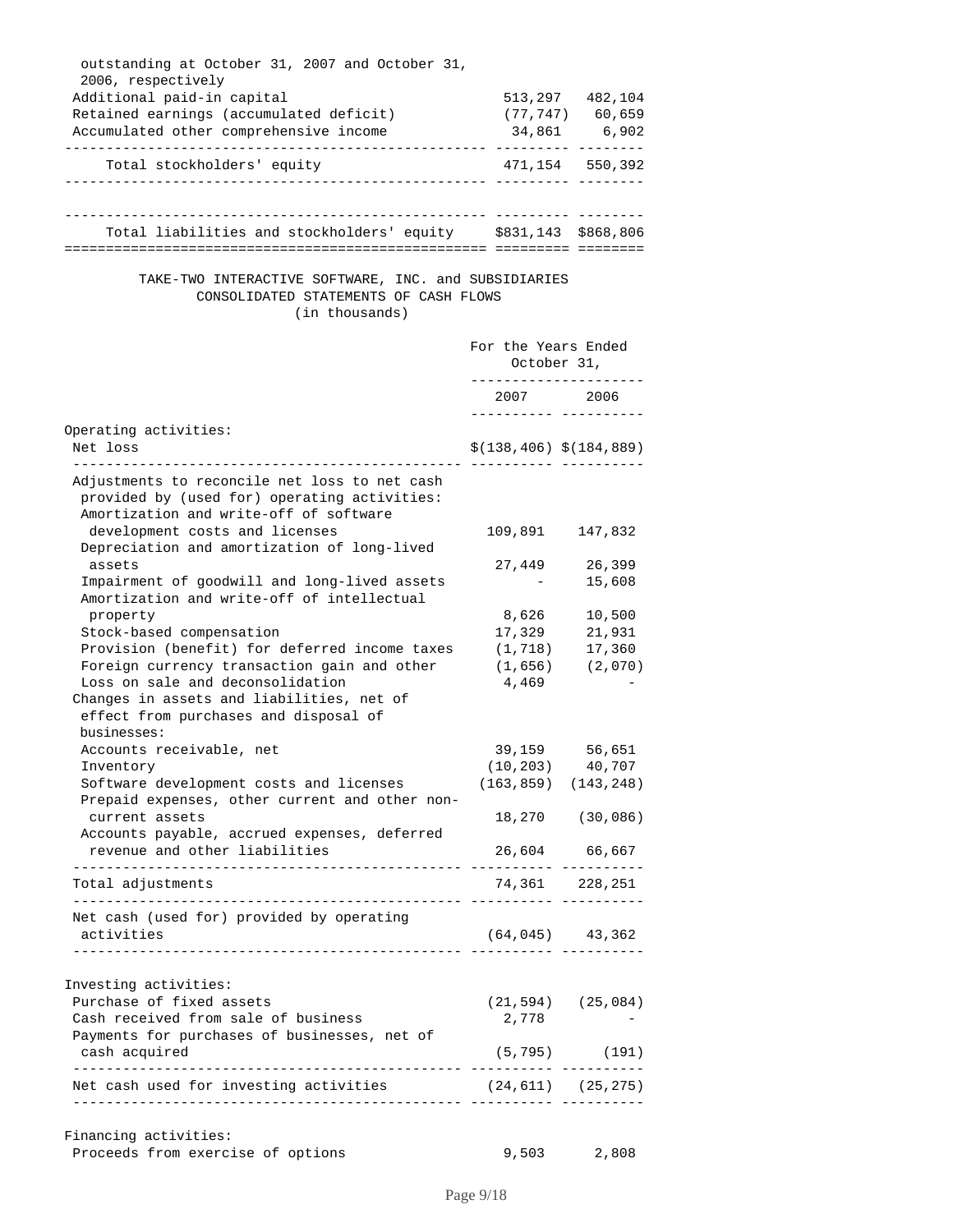| Borrowings on line of credit                    | 18,000                      |                     |
|-------------------------------------------------|-----------------------------|---------------------|
| Payment of debt issuance costs                  | (1, 809)                    |                     |
| Excess tax benefit on exercise of stock options |                             | 163                 |
| Net cash provided by financing activities       | 25,694                      | 2,971               |
| Effects of exchange rates on cash and cash      |                             |                     |
| equivalents                                     | 8,239                       | 4,227               |
| Net (decrease) increase in cash and cash        |                             |                     |
| equivalents                                     |                             | $(54, 723)$ 25, 285 |
| Cash and cash equivalents, beginning of year    | 132,480                     | 107,195             |
| Cash and cash equivalents, end of year          | $$77.757 \text{ } $132.480$ |                     |
|                                                 |                             |                     |

#### TAKE-TWO INTERACTIVE SOFTWARE, INC. and SUBSIDIARIES CONSOLIDATED STATEMENT OF OPERATIONS (in thousands, except per share amounts)

Non-GAAP Reconciling Items

|                                                                                         |                          |                                                                                                           |                                                                                                           |                                              | Non-GAAP       |
|-----------------------------------------------------------------------------------------|--------------------------|-----------------------------------------------------------------------------------------------------------|-----------------------------------------------------------------------------------------------------------|----------------------------------------------|----------------|
|                                                                                         | Three<br>months<br>ended | Business<br>reorgani-<br>zation fees and based<br>October and<br>31, 2007 related matters sation 31, 2007 | Profess-                                                                                                  | ional Stock- months<br>legal compen- October | three<br>ended |
| Net revenue                                                                             |                          | $$292,600 \$$ -                                                                                           | $\begin{array}{ccc} \stackrel{\leftrightarrow}{\sim} & \quad - & \quad \quad - & \quad \quad \end{array}$ |                                              | $$ - $292,600$ |
| Cost of goods<br>sold:<br>Product costs 133,808<br>Software<br>development<br>costs and |                          |                                                                                                           |                                                                                                           |                                              | 133,808        |
| royalties<br>Internal                                                                   | 42,695                   |                                                                                                           |                                                                                                           | $(1,008)$ $41,687$                           |                |
| royalties                                                                               | 11,002                   |                                                                                                           |                                                                                                           |                                              | 11,002         |
| Licenses                                                                                | 15,443                   |                                                                                                           |                                                                                                           |                                              | 15,443         |
| Total cost of<br>goods sold                                                             | 202,948                  |                                                                                                           |                                                                                                           | $-$ (1,008) 201,940                          |                |
| Gross profit                                                                            | 89,652                   |                                                                                                           |                                                                                                           | 1,008                                        | 90,660         |
| Selling and<br>marketing<br>General and                                                 | 32,246                   |                                                                                                           |                                                                                                           | (353)                                        | 31,893         |
| administrative 35,000<br>Research and                                                   |                          |                                                                                                           |                                                                                                           | $(1, 546)$ $(2, 636)$                        | 30,818         |
| development<br>Business<br>reorganization                                               | 11,159                   |                                                                                                           |                                                                                                           | (757)                                        | 10,402         |
| and related<br>Impairment of<br>goodwill and<br>long-lived                              |                          | $1,405$ $(1,405)$                                                                                         |                                                                                                           |                                              |                |
| assets<br>Depreciation and                                                              |                          |                                                                                                           |                                                                                                           |                                              |                |
| amortization                                                                            | 6,706                    |                                                                                                           |                                                                                                           |                                              | 6,706          |

Total operating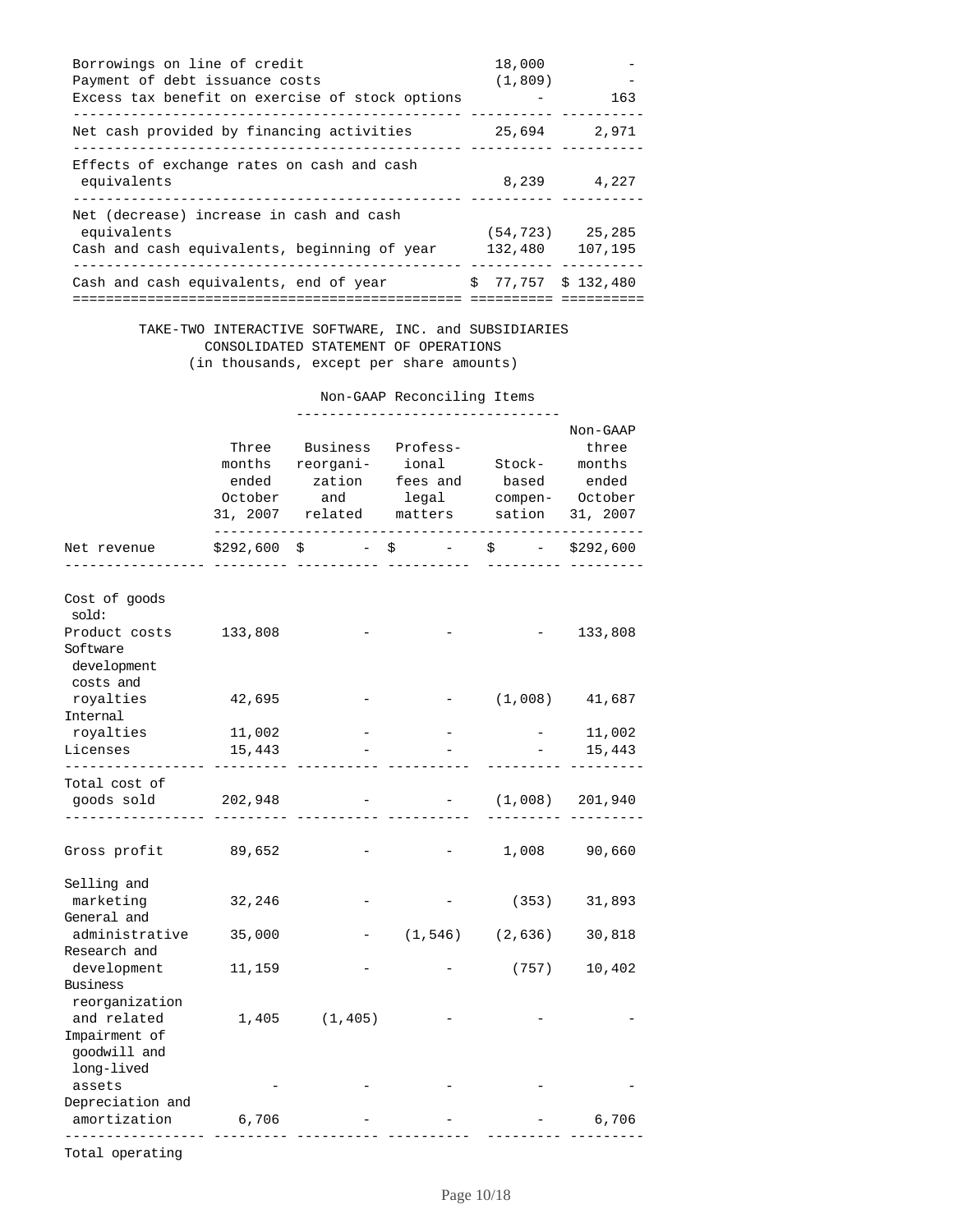| expenses                                                              |                        | 86,516 (1,405) (1,546) (3,746) 79,819     |                 |                          |
|-----------------------------------------------------------------------|------------------------|-------------------------------------------|-----------------|--------------------------|
| Income from<br>operations<br>Loss on sale and                         |                        | 3,136 1,405 1,546 4,754 10,841            |                 |                          |
| deconsolidation (4,469)<br>Interest and                               |                        | 3,080                                     |                 | (1,389)                  |
| other, net<br>----------------                                        | (324)                  |                                           |                 | (324)                    |
| Income (loss)<br>before income<br>taxes<br>Provision<br>(benefit) for |                        | $(1,657)$ 4,485 1,546 4,754 9,128         |                 |                          |
| income taxes<br>------------------------                              | 5,406                  | 322                                       |                 | 5,728                    |
| Net income (loss) $$ (7,063) $ 4,163 $ 1,546 $ 4,754 $ 3,400$         |                        |                                           |                 |                          |
| Basic income<br>(loss) per                                            |                        |                                           |                 |                          |
| share*                                                                |                        | $$(0.10) $$$ 0.06 \$ 0.02 \$ 0.07 \$ 0.05 |                 |                          |
| Diluted income<br>(loss) per<br>share*                                |                        | \$ (0.10) \$ \$ 0.06 \$ 0.02\$            | $$0.06$ $$0.05$ |                          |
|                                                                       |                        |                                           |                 |                          |
| Basic weighted<br>average shares<br>outstanding                       | 72,321                 |                                           |                 | 72,321                   |
| ============================<br>Diluted weighted<br>average shares    |                        |                                           |                 |                          |
| outstanding 72,321                                                    |                        |                                           |                 | 73,527                   |
| ============================                                          |                        |                                           |                 |                          |
| EBITDA:<br>Income (loss)<br>before income                             |                        |                                           |                 |                          |
| taxes                                                                 | \$(1,657)              |                                           |                 | 9,128<br>\$.             |
| Interest income 324<br>Depreciation and                               |                        |                                           |                 | 324                      |
| amortization                                                          | 6,706                  |                                           |                 | 6,706                    |
| EBITDA<br>Add: Business<br>reorganization                             | 5,373<br>\$            |                                           |                 | \$16,158                 |
| and related<br>Loss on sale and<br>deconsolidation                    | 1,405<br>4,469         |                                           |                 | 1,389                    |
|                                                                       |                        |                                           |                 |                          |
| Adjusted EBITDA                                                       | \$ 11,247<br>========= |                                           |                 | 17,547<br>Ş<br>========= |

\*Basic and diluted income (loss) per share may not add due to rounding

 TAKE-TWO INTERACTIVE SOFTWARE, INC. and SUBSIDIARIES CONSOLIDATED STATEMENT OF OPERATIONS (in thousands, except per share amounts)

Non-GAAP Reconciling Items

---------------------------------------

Three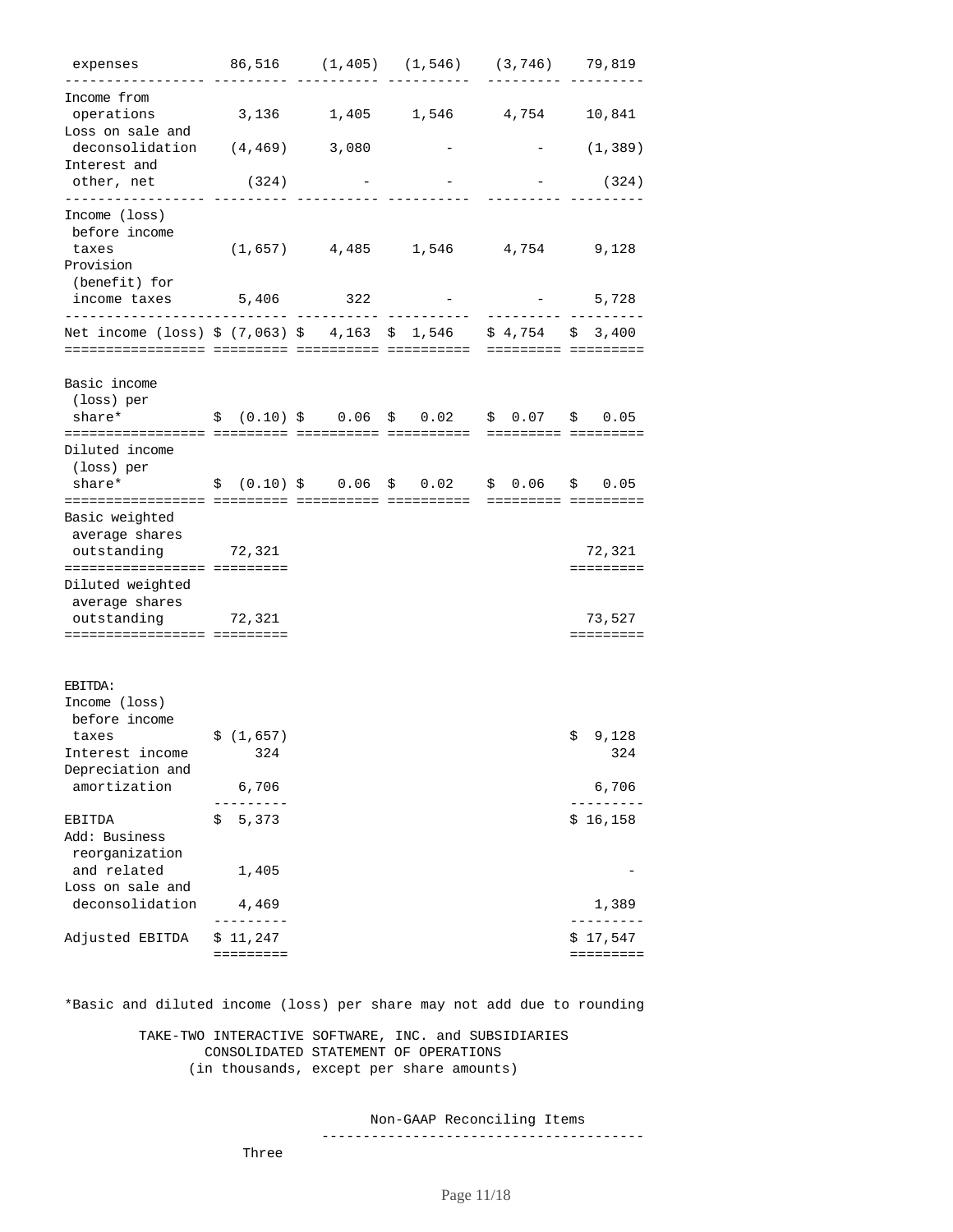|                                                  | months                    | Asset                                 |                        | Professional                |
|--------------------------------------------------|---------------------------|---------------------------------------|------------------------|-----------------------------|
|                                                  | ended                     |                                       | impairments Severance, | fees and                    |
|                                                  |                           | October and write- relocation legal   |                        |                             |
|                                                  |                           | 31, 2006 offs and other matters       |                        |                             |
| Net revenue                                      | . <u>.</u> .<br>\$266,556 | \$                                    | \$                     | \$                          |
|                                                  |                           |                                       |                        |                             |
| Cost of goods sold:                              |                           |                                       |                        |                             |
| Product costs                                    | 131,723                   |                                       |                        |                             |
| Software development                             |                           |                                       |                        |                             |
| costs and royalties                              | 34,165                    |                                       |                        |                             |
| Internal royalties                               | 9,857                     |                                       |                        |                             |
| Licenses                                         | 9,012                     |                                       |                        |                             |
| ------------                                     |                           |                                       |                        |                             |
| Total cost of goods                              |                           |                                       |                        |                             |
| sold                                             | 184,757                   |                                       |                        |                             |
|                                                  |                           |                                       |                        |                             |
|                                                  |                           |                                       |                        |                             |
| Gross profit                                     | 81,799                    |                                       |                        |                             |
| Selling and                                      |                           |                                       |                        |                             |
| marketing                                        | 37,827                    |                                       |                        |                             |
| General and                                      |                           |                                       |                        |                             |
| administrative                                   | 37,597                    |                                       | (1, 568)               | (5, 455)                    |
| Research and                                     |                           |                                       |                        |                             |
| development                                      | 13,046                    |                                       | (189)                  |                             |
| Business                                         |                           |                                       |                        |                             |
| reorganization and                               |                           |                                       |                        |                             |
| related                                          |                           |                                       |                        |                             |
| Impairment of                                    |                           |                                       |                        |                             |
| goodwill and long-                               |                           |                                       |                        |                             |
| lived assets                                     | 830                       | (500)                                 |                        |                             |
| Depreciation and                                 |                           |                                       |                        |                             |
| amortization                                     | 6,763                     |                                       |                        |                             |
| Total operating                                  |                           |                                       |                        |                             |
|                                                  | 96,063                    |                                       |                        | $(500)$ $(1,757)$ $(5,455)$ |
| expenses                                         |                           |                                       |                        |                             |
| Income (loss) from                               |                           |                                       |                        |                             |
| operations                                       | (14, 264)                 | 500                                   | 1,757                  | 5,455                       |
| Loss on sale and                                 |                           |                                       |                        |                             |
| deconsolidation                                  |                           |                                       |                        |                             |
| Interest income and                              |                           |                                       |                        |                             |
| other, net                                       | 1,228                     |                                       |                        |                             |
| . _ _ _ _ _ _ _ _ _ _ _ _ _ _ _                  |                           |                                       |                        |                             |
| Income (loss) before                             |                           |                                       |                        |                             |
| income taxes                                     | (13, 036)                 |                                       | 500 1,757              | 5,455                       |
| Provision (benefit)                              |                           |                                       |                        |                             |
| for income taxes                                 | 979                       |                                       | 288                    | 895                         |
| Net loss                                         |                           | $\frac{1}{2}(14,015)$ \$ 500 \$ 1,469 |                        | \$4.560                     |
|                                                  |                           |                                       |                        |                             |
|                                                  |                           |                                       |                        |                             |
| Basic and diluted                                |                           |                                       |                        |                             |
| loss per share* \$ (0.20) \$0.01 \$ 0.02 \$ 0.06 |                           |                                       |                        |                             |
|                                                  |                           |                                       |                        |                             |
|                                                  |                           |                                       |                        |                             |
| Basic and diluted                                |                           |                                       |                        |                             |
| weighted average                                 |                           |                                       |                        |                             |
| shares outstanding 71,199                        |                           |                                       |                        |                             |
| -------------------- --------                    |                           |                                       |                        |                             |
| EBITDA:                                          |                           |                                       |                        |                             |
| Income (loss) before                             |                           |                                       |                        |                             |
| income taxes                                     | \$(13,036)                |                                       |                        |                             |
|                                                  |                           |                                       |                        |                             |

Page 12/18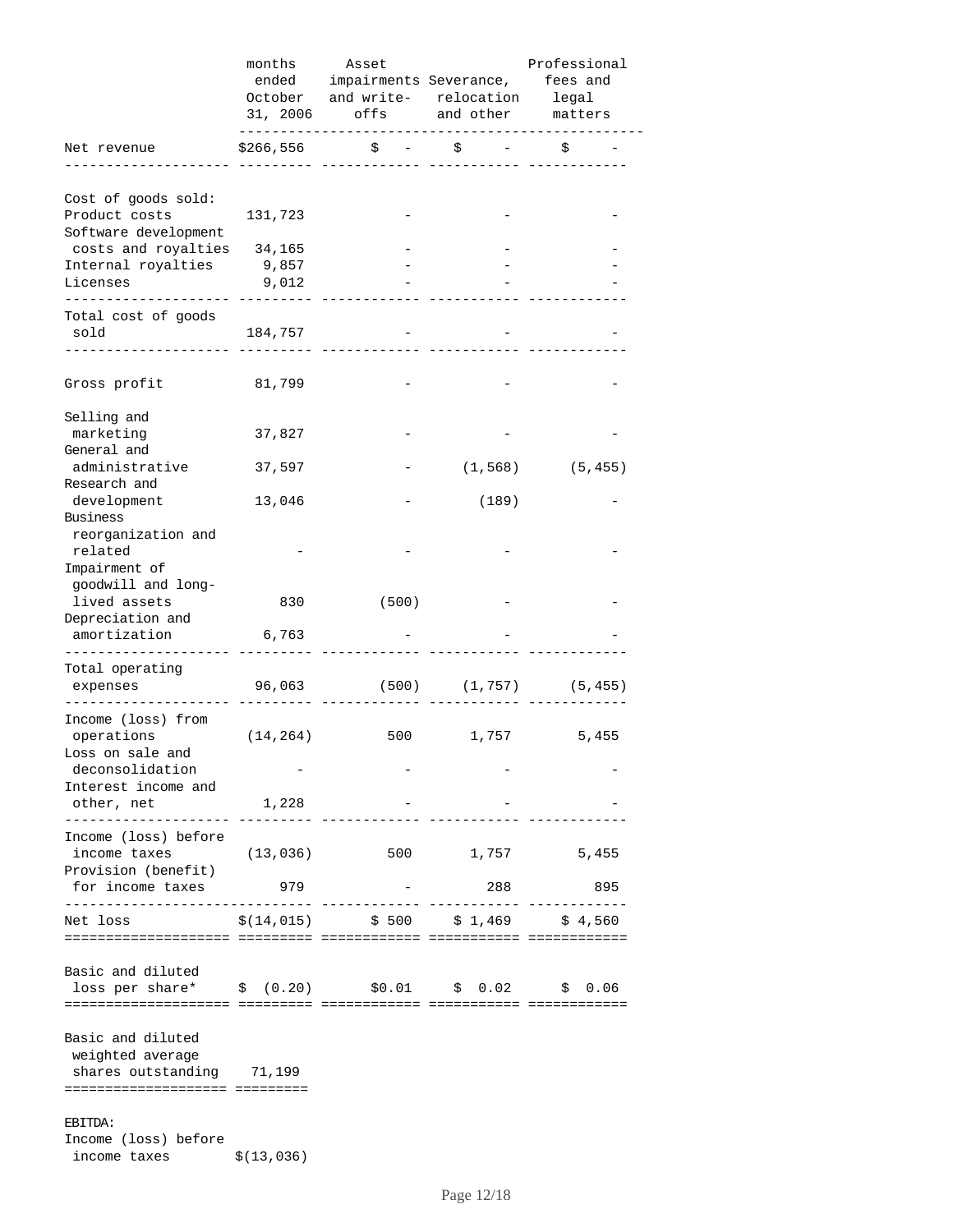| Interest income<br>Depreciation and | (1, 228)  |
|-------------------------------------|-----------|
| amortization                        | 6,763     |
|                                     |           |
| <b>ERITDA</b>                       | \$(7,501) |
| Add: Business<br>reorganization and |           |
| related                             |           |
|                                     |           |
| Adjusted EBITDA                     | \$(7.501) |
|                                     |           |

Non-GAAP Reconciling Items

|                                                                                      | Stock-based valuation October<br>compensation allowance 31, 2006 | Charge for months                   | Non-GAAP<br>three<br>tax ended   |
|--------------------------------------------------------------------------------------|------------------------------------------------------------------|-------------------------------------|----------------------------------|
| Net revenue                                                                          |                                                                  | $\zeta$ – $\zeta$ – $\zeta$ 266,556 |                                  |
|                                                                                      |                                                                  |                                     |                                  |
| Cost of goods sold:<br>Product costs<br>Software development costs and               |                                                                  |                                     | 131,723                          |
| royalties                                                                            | (526)                                                            |                                     | 33,639                           |
| Internal royalties<br>Licenses<br>-------------- ----------<br>. List List List List |                                                                  | $ -$                                | 9,857<br>9,012                   |
| Total cost of goods sold                                                             | (526)                                                            |                                     | $-184,231$                       |
| Gross profit                                                                         | 526                                                              |                                     | 82,325                           |
|                                                                                      |                                                                  |                                     |                                  |
| Selling and marketing                                                                | (314)                                                            |                                     | 37,513                           |
| General and administrative                                                           | (3, 213)                                                         |                                     | 27,361                           |
| Research and development<br>Business reorganization and                              | (2, 722)                                                         |                                     | 10,135                           |
| related<br>Impairment of goodwill and long-                                          |                                                                  |                                     |                                  |
| lived assets                                                                         |                                                                  |                                     | 330                              |
| Depreciation and amortization                                                        |                                                                  |                                     | 6,763                            |
| Total operating expenses<br>__________________________                               | (6, 249)                                                         |                                     | $-82,102$                        |
| Income (loss) from operations                                                        | 6,775                                                            |                                     | 223                              |
| Loss on sale and deconsolidation                                                     |                                                                  |                                     |                                  |
| Interest income and other, net                                                       |                                                                  |                                     | 1,228<br>$\sim 100$ km s $^{-1}$ |
| Income (loss) before income<br>taxes                                                 | 6,775                                                            |                                     | 1,451                            |
| Provision (benefit) for income<br>taxes                                              | 1,112                                                            |                                     | 3,274                            |
| Net loss                                                                             |                                                                  | $$5,663$ $$$ - $$ (1,823)$          |                                  |
|                                                                                      |                                                                  |                                     |                                  |
| Basic and diluted loss per<br>share*                                                 | \$                                                               | $0.08$ \$ - \$                      | (0.03)                           |
|                                                                                      |                                                                  |                                     |                                  |

Basic and diluted weighted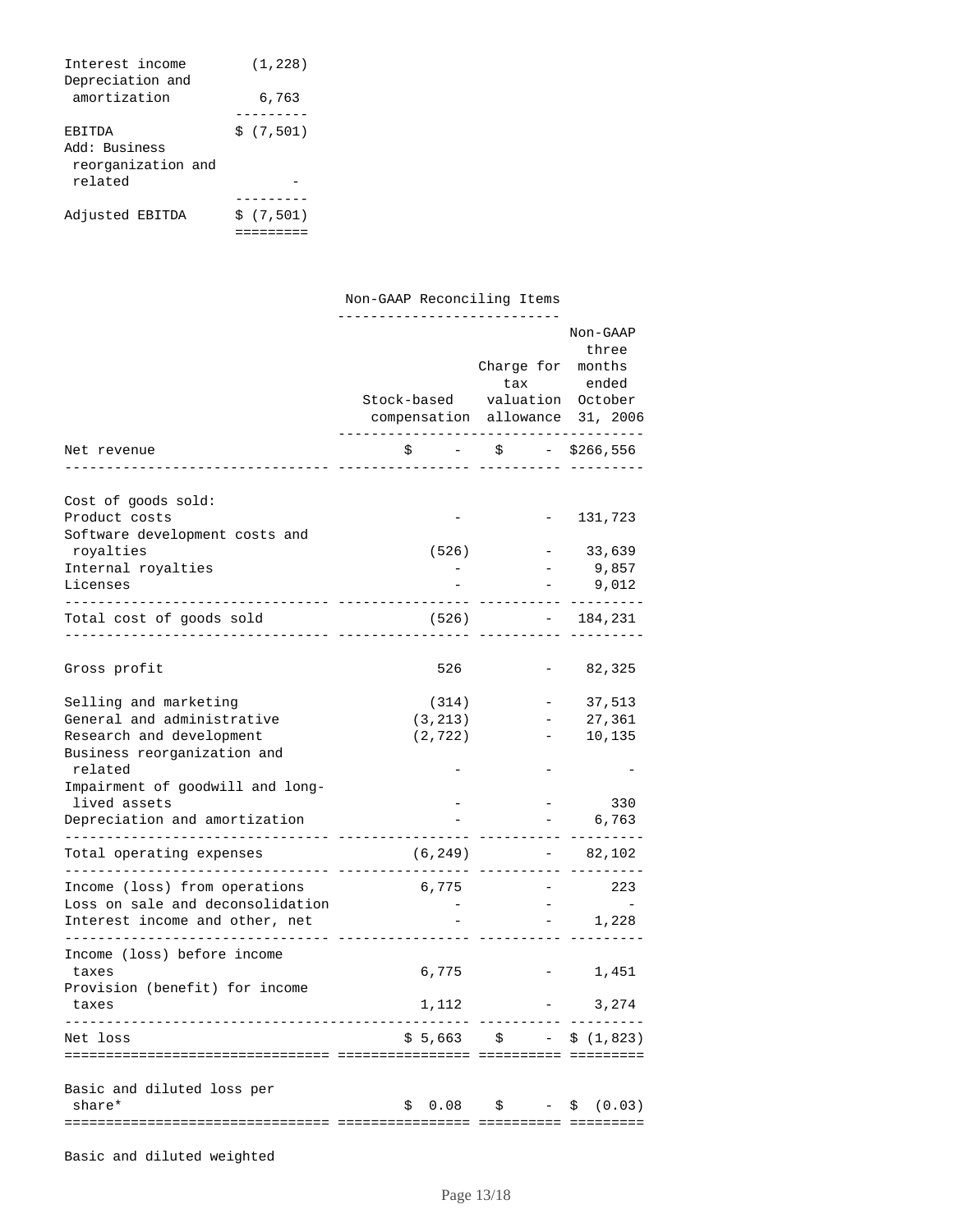| average shares outstanding       |    | 71,199   |
|----------------------------------|----|----------|
|                                  |    |          |
|                                  |    |          |
| <b>EBITDA:</b>                   |    |          |
| Income (loss) before income      |    |          |
| taxes                            |    | \$1,451  |
| Interest income                  |    | (1, 228) |
| Depreciation and amortization    |    | 6,763    |
|                                  |    |          |
| EBITDA                           | Ŝ. | 6,986    |
| Add: Business reorganization and |    |          |
| related                          |    |          |
|                                  |    |          |
| Adjusted EBITDA                  | \$ | 6,986    |
|                                  |    |          |

\*Basic and diluted loss per share may not add due to rounding

 TAKE-TWO INTERACTIVE SOFTWARE, INC. and SUBSIDIARIES CONSOLIDATED STATEMENT OF OPERATIONS (in thousands, except per share amounts)

Non-GAAP Reconciling Items

|                                                                                   |                  | For the Business Profess-<br>year reorgani- ional Stock-<br>ended zation fees and based ended<br>October and legal compen- October<br>31, 2007 related matters sation |                      | Non-GAAP<br>for the<br>year<br>31, 2007 |
|-----------------------------------------------------------------------------------|------------------|-----------------------------------------------------------------------------------------------------------------------------------------------------------------------|----------------------|-----------------------------------------|
| Net revenue                                                                       |                  | $$981,791$ \$ - \$ - \$                                                                                                                                               |                      | $-$ \$981,791                           |
| Cost of goods<br>sold:<br>Product costs 511,088 (5,164)<br>Software               |                  |                                                                                                                                                                       |                      | 505,924                                 |
| development<br>costs and<br>royalties<br>Internal                                 | 136,485          |                                                                                                                                                                       | $-$ (3,216) 133,269  |                                         |
| royalties<br>Licenses                                                             | 28,892<br>58,569 |                                                                                                                                                                       |                      | $-28,892$<br>58,569                     |
| ----------------<br>Total cost of<br>goods sold 735,034 (5,164) - (3,216) 726,654 |                  |                                                                                                                                                                       |                      |                                         |
| Gross profit 246,757 5,164                                                        |                  |                                                                                                                                                                       | 3,216<br>$   -$      | 255,137                                 |
| Selling and<br>marketing<br>General and                                           | 130,652          |                                                                                                                                                                       | (1, 232)             | 129,420                                 |
| administrative<br>Research and                                                    | 148,788          |                                                                                                                                                                       | $-$ (16,726) (7,080) | 124,982                                 |
| development<br>Business<br>reorganization                                         | 48,455           |                                                                                                                                                                       |                      | $(3, 735)$ 44,720                       |
| and related<br>Impairment of<br>qoodwill and<br>long-lived                        |                  | $17,467$ (15,401)                                                                                                                                                     | $-$ (2,066)          |                                         |
| assets<br>Depreciation and                                                        |                  |                                                                                                                                                                       |                      |                                         |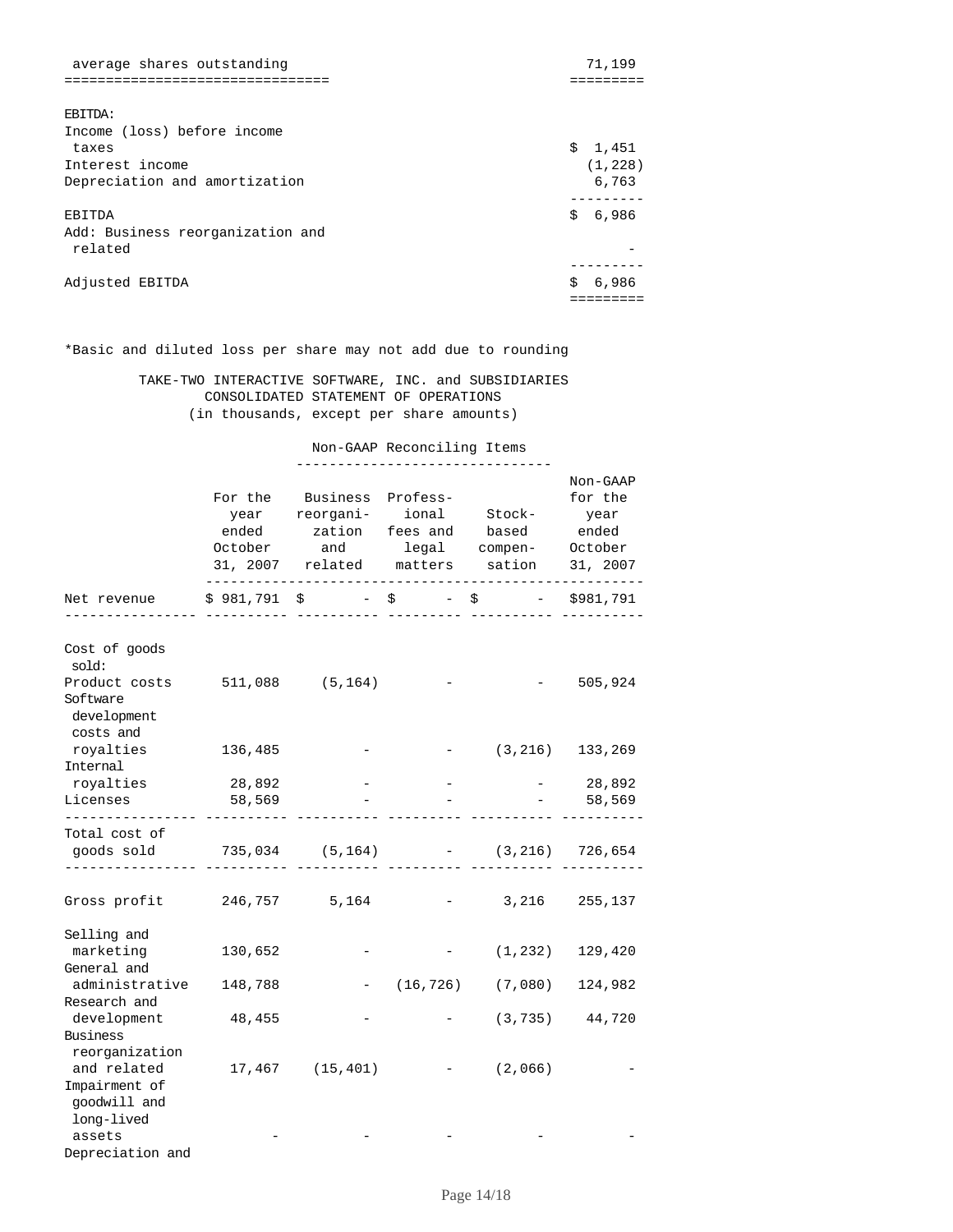| amortization 27,449                                                                                                           |                           |                                                                                                               |  | $-27,449$                        |
|-------------------------------------------------------------------------------------------------------------------------------|---------------------------|---------------------------------------------------------------------------------------------------------------|--|----------------------------------|
| Total operating<br>expenses<br>. _ _ _ _ _ _ _ _ _ _ _ _ _ _ _                                                                |                           | 372,811 (15,401) (16,726) (14,113) 326,571                                                                    |  |                                  |
| Loss from<br>operations (126,054) 20,565 16,726 17,329 (71,434)<br>Loss on sale and                                           |                           |                                                                                                               |  |                                  |
| deconsolidation (4,469) 3,080<br>Interest and                                                                                 |                           |                                                                                                               |  | (1, 389)                         |
| other, net                                                                                                                    | 2,308                     |                                                                                                               |  | 2,308                            |
| Loss before<br>income taxes (128,215) 23,645 16,726 17,329 (70,515)<br>Provision<br>(benefit) for                             |                           |                                                                                                               |  |                                  |
| income taxes                                                                                                                  | 10,191 322                |                                                                                                               |  | $-10,513$                        |
| . _ _ _ _ _ _ _ _ _ _ _ _ _ _ _ _ _ _<br>Net loss                                                                             |                           | $\frac{1}{2}$ (138,406) $\frac{1}{2}$ 23,323 $\frac{1}{2}$ 16,726 $\frac{1}{2}$ 17,329 $\frac{1}{2}$ (81,028) |  |                                  |
| Basic and<br>diluted loss<br>per share* $\qquad$ \$ (1.93) \$ 0.32 \$ 0.23 \$ 0.24 \$ (1.13)                                  |                           |                                                                                                               |  |                                  |
| Basic and<br>diluted<br>weighted<br>average shares<br>outstanding 71,860<br>============================                      |                           |                                                                                                               |  | 71,860<br>==========             |
| EBITDA:<br>Loss before<br>income taxes $\frac{1}{2}$ (128,215)<br>Interest income (2,570)<br>Depreciation and<br>amortization | 27,449                    |                                                                                                               |  | \$(70, 515)<br>(2,570)<br>27,449 |
| EBITDA<br>Add: Business<br>reorganization                                                                                     | (103, 336)                |                                                                                                               |  | (45, 636)                        |
| and related<br>Loss on sale and                                                                                               | 22,631                    |                                                                                                               |  |                                  |
| deconsolidation                                                                                                               | 4,469                     |                                                                                                               |  | 1,389                            |
| Adjusted EBITDA                                                                                                               | \$(76, 236)<br>========== |                                                                                                               |  | \$ (44, 247)<br>==========       |

\*Basic and diluted loss per share may not add due to rounding

 TAKE-TWO INTERACTIVE SOFTWARE, INC. and SUBSIDIARIES CONSOLIDATED STATEMENT OF OPERATIONS (in thousands, except per share amounts)

Non-GAAP Reconciling Items

|             | For the     | Asset                             |                       | Professional |
|-------------|-------------|-----------------------------------|-----------------------|--------------|
|             |             | year ended impairments Severance, |                       | fees and     |
|             | October     |                                   | and write- relocation | legal        |
|             | 31, 2006    | offs                              | and other             | matters      |
|             |             |                                   |                       |              |
| Net revenue | \$1,037,840 | S<br>$\overline{\phantom{a}}$     | S                     |              |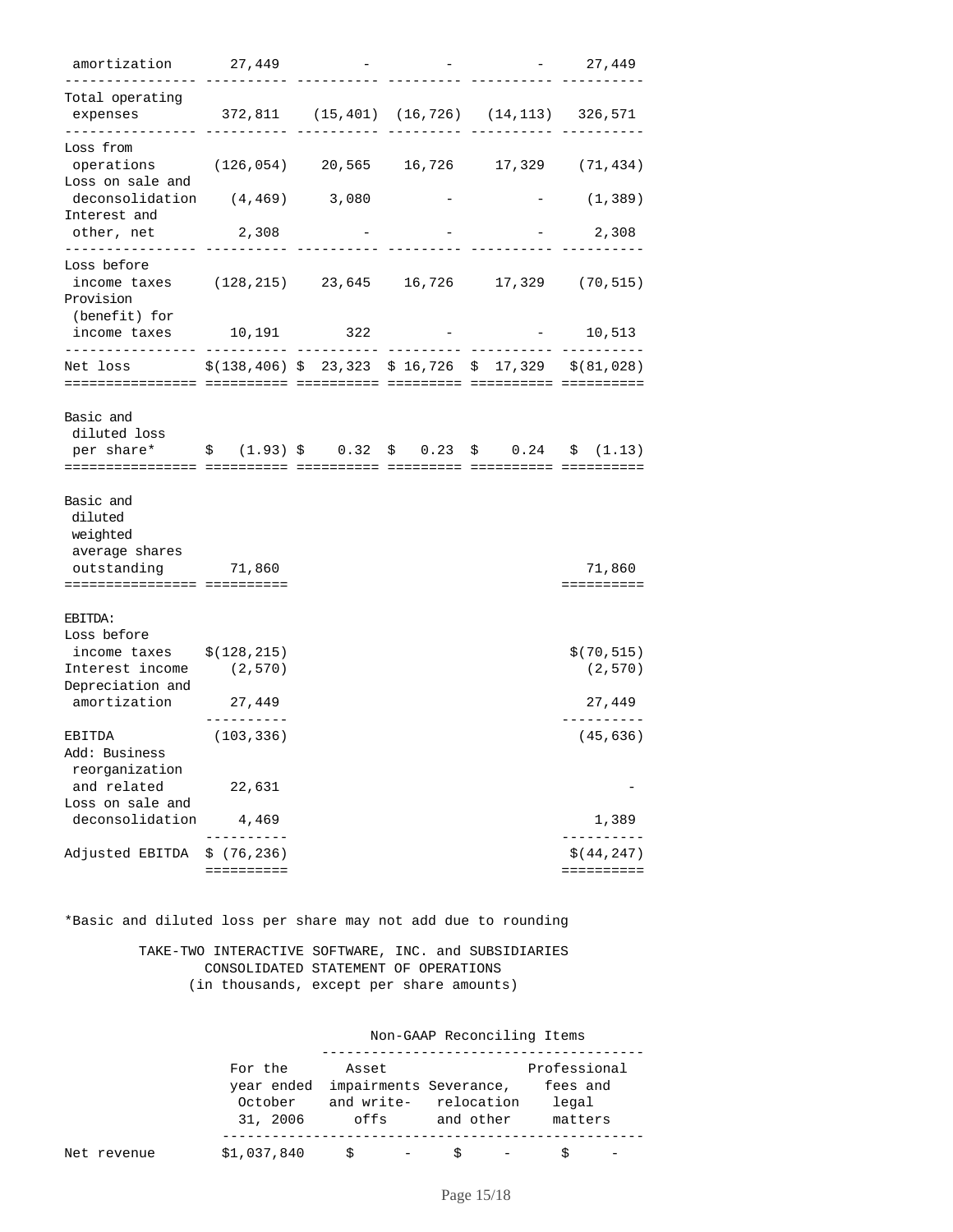| Cost of goods<br>sold:                                 |              |                                       |          |          |
|--------------------------------------------------------|--------------|---------------------------------------|----------|----------|
| Product costs<br>Software                              |              | 538,761 (1,128)                       |          |          |
| development costs                                      |              |                                       |          |          |
| and royalties 193,539 (11,913)                         |              |                                       |          |          |
| Internal royalties 40,413                              |              |                                       |          |          |
| Licenses                                               | 52,763       |                                       |          |          |
| Total cost of                                          |              |                                       |          |          |
| goods sold 825,476 (13,041)                            |              |                                       |          |          |
|                                                        |              |                                       |          |          |
| Gross profit                                           |              | 212,364 13,041                        |          |          |
|                                                        |              |                                       |          |          |
| Selling and                                            |              |                                       |          |          |
| marketing                                              | 139,250      |                                       |          |          |
| General and                                            |              |                                       |          |          |
| administrative                                         | 154,015      |                                       | (4, 195) | (6, 861) |
| Research and                                           |              |                                       |          |          |
| development<br>Business                                | 64,258       |                                       | (3, 445) |          |
| reorganization                                         |              |                                       |          |          |
| and related                                            |              |                                       |          |          |
| Impairment of                                          |              |                                       |          |          |
| goodwill and                                           |              |                                       |          |          |
| long-lived assets 15,608 (11,471)                      |              |                                       |          |          |
| Depreciation and                                       |              |                                       |          |          |
| amortization                                           | 26,399       |                                       |          |          |
| Total operating                                        |              |                                       |          |          |
| expenses                                               |              | 399,530 (11,471) (7,640) (6,861)      |          |          |
|                                                        |              |                                       |          |          |
| Loss from                                              |              |                                       |          |          |
| operations                                             |              | $(187, 166)$ 24,512 7,640 6,861       |          |          |
| Loss on sale and                                       |              |                                       |          |          |
| deconsolidation<br>Interest and                        |              |                                       |          |          |
| other, net                                             | 2,684        |                                       |          |          |
|                                                        |              |                                       |          |          |
| Loss before income                                     |              |                                       |          |          |
| taxes                                                  |              | $(184, 482)$ $24, 512$ $7, 640$ 6,861 |          |          |
| Provision                                              |              |                                       |          |          |
| (benefit) for                                          |              |                                       |          |          |
| income taxes<br>--------------------                   |              | 407 5,158 3,022                       |          | 2,713    |
| Net loss \$ (184,889) \$ 19,354 \$ 4,618 \$ 4,148      |              |                                       |          |          |
|                                                        |              |                                       |          |          |
|                                                        |              |                                       |          |          |
| Basic and diluted                                      |              |                                       |          |          |
| loss per share* $\,$ \$ (2.60) \$ 0.27 \$ 0.07 \$ 0.06 |              |                                       |          |          |
|                                                        |              |                                       |          |          |
| Basic and diluted                                      |              |                                       |          |          |
| weighted average                                       |              |                                       |          |          |
| shares                                                 |              |                                       |          |          |
| outstanding 71,012                                     |              |                                       |          |          |
| ================================                       |              |                                       |          |          |
| EBITDA:                                                |              |                                       |          |          |
| Loss before income                                     |              |                                       |          |          |
| taxes                                                  | \$(184, 482) |                                       |          |          |
| Interest income                                        | (2,684)      |                                       |          |          |
| Depreciation and                                       |              |                                       |          |          |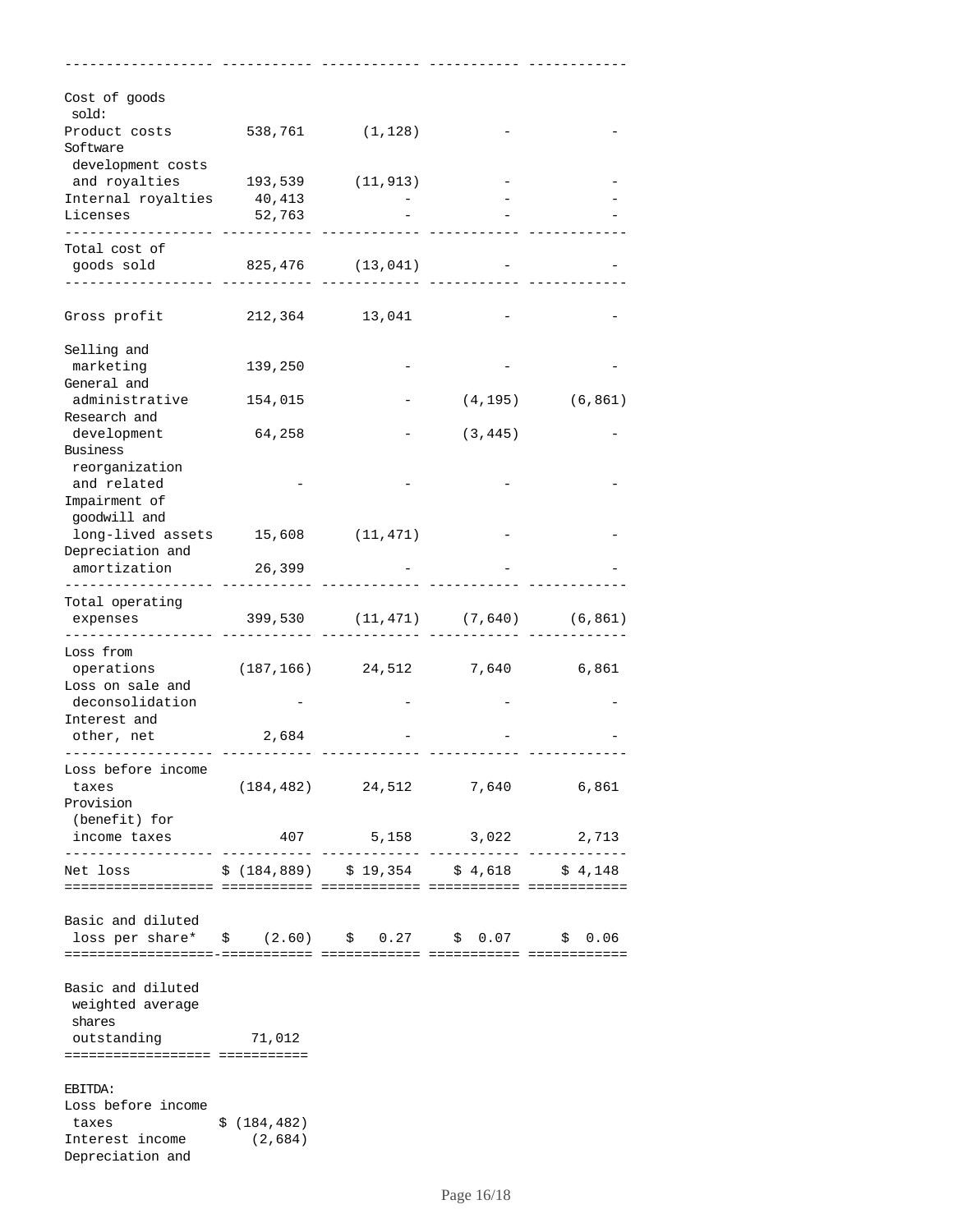| amortization    | 26,399      |
|-----------------|-------------|
|                 |             |
| <b>ERITDA</b>   | (160, 767)  |
| Add: Business   |             |
| reorganization  |             |
| and related     |             |
| Adjusted EBITDA | \$(160.767) |
|                 |             |

|                                                                        | Non-GAAP Reconciling Items<br>---------------                    |            |                                       |
|------------------------------------------------------------------------|------------------------------------------------------------------|------------|---------------------------------------|
|                                                                        | Stock-based valuation October<br>compensation allowance 31, 2006 | Charge for | Non-GAAP<br>for the<br>tax year ended |
| Net revenue                                                            | $\zeta$ - $\zeta$ - $\zeta$ 1,037,840                            |            |                                       |
|                                                                        |                                                                  |            |                                       |
| Cost of goods sold:<br>Product costs<br>Software development costs and |                                                                  |            | 537,633                               |
| royalties                                                              | (1, 263)                                                         |            | 180,363                               |
| Internal royalties                                                     |                                                                  |            | 40,413                                |
| Licenses                                                               |                                                                  |            | - 52,763                              |
| -------------------------<br>Total cost of goods sold                  | (1, 263)                                                         |            | $-811,172$                            |
| Gross profit                                                           | 1,263                                                            |            | 226,668                               |
| Selling and marketing                                                  | (1, 256)                                                         |            | 137,994                               |
| General and administrative                                             | (13, 277)                                                        |            | 129,682                               |
| Research and development                                               | (6, 135)                                                         |            | 54,678                                |
| Business reorganization and                                            |                                                                  |            |                                       |
| related                                                                |                                                                  |            |                                       |
| Impairment of goodwill and                                             |                                                                  |            |                                       |
| long-lived assets                                                      |                                                                  |            | 4,137                                 |
| Depreciation and amortization                                          |                                                                  |            | 26,399                                |
| Total operating expenses                                               | (20, 668)                                                        |            | $-352,890$                            |
| Loss from operations<br>Loss on sale and                               | 21,931                                                           | $\sim$     | (126, 222)                            |
| deconsolidation                                                        |                                                                  |            |                                       |
| Interest and other, net                                                |                                                                  |            | 2,684                                 |
| Loss before income taxes                                               | 21,931                                                           |            | $-$ (123,538)                         |
| Provision (benefit) for income<br>taxes                                |                                                                  |            | 8,673 (59,469) (39,496)               |
| Net loss                                                               |                                                                  |            | $$13,258$ $$59,469$ $$(84,042)$       |
|                                                                        |                                                                  |            |                                       |
| Basic and diluted loss per                                             |                                                                  |            |                                       |
| share*                                                                 | \$                                                               |            | (1.18)                                |
|                                                                        |                                                                  |            |                                       |
|                                                                        |                                                                  |            |                                       |
| Basic and diluted weighted<br>average shares outstanding               |                                                                  |            | 71,012                                |
| ================================                                       |                                                                  |            | ===========                           |
| EBITDA:                                                                |                                                                  |            |                                       |
| Loss before income taxes                                               |                                                                  |            | \$(123, 538)                          |